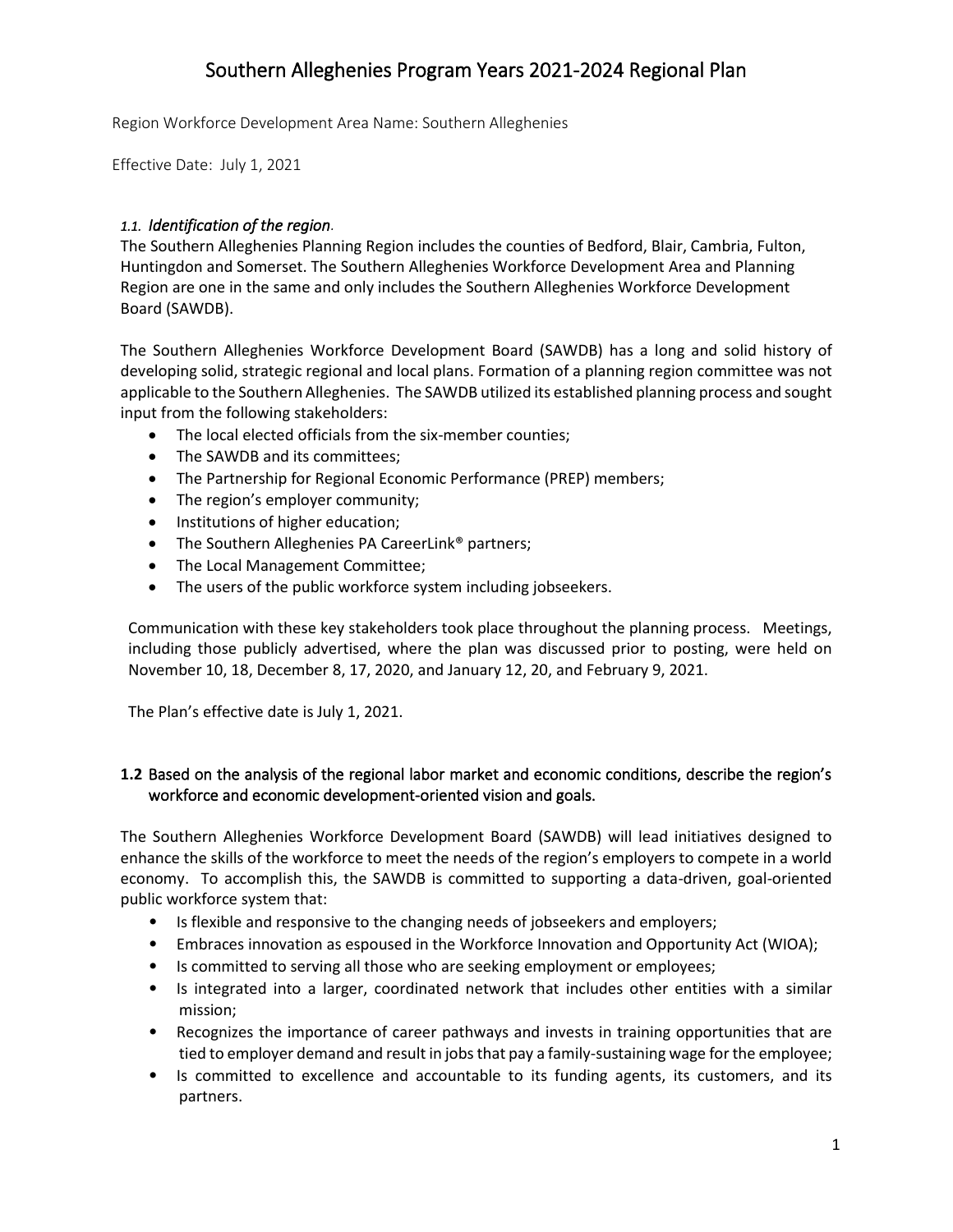The SAWDB will help to advance its vision and support attainment of the performance accountability measures through the following:

**Increased resources directed to support industry-driven training.** The SAWDB will direct its WIOA Title I resources, Rapid Response funding, special grant awards and other competitively secured resources to support training that results in industry-recognized credentials. On-the-Job Training (OJT) will continue to be heavily promoted; all positions supported through OJT will provide a wage that moves participants toward self-sufficiency and away from a reliance on public assistance. The Registered Apprenticeship Program (RAP) has been prioritized by the OSO and Business Services Strategy Team (BSST) with development of PA CareerLink<sup>®</sup> team member training focused on promoting the development of Registered Apprenticeships for employers. This training will incorporate newly created materials from the Apprenticeship Training Office (ATO) to enable Business Service Team (BST) members to effectively educate employers on the benefits of RAP, allowing the program to sell itself. (Detailed strategy can be found at R1.4). Current labor market conditions resulting from the pandemic, notably the struggle to hire and retain workers, has resulted in a workforce paradigm that has created the ideal time for employers to investigate RAPs. For those looking to change their corporate culture post-pandemic, RAPs position these employers to hire and retain a skilled workforce. The region's PA CareerLink® sites will continue to sponsor apprenticeship fairs, in conjunction with employers and organized labor, and the SAWDB will utilize its WIOA Title I funds to support training costs associated with apprenticeships. The SAWDB will continue to seek flexible funding and leverage and align partner support to help raise the educational attainment level of our residents and support jobseeker and incumbent worker training needs. Efforts will be closely coordinated with the Partnership for Regional Economic Performance (PREP) partners and WEDnet PA service providers to ensure that employer needs are identified, addressed and services are not duplicated. As a member of PREP, the SAWDB will utilize the partnership opportunities with the region's economic developers to coordinate services that support business recruitment and retention, and incumbent worker skill advancement. During **ENGAGE** visits, joint business calls made by economic developers and PA CareerLink® Business Service Team member staff will have the opportunity to hear directly from employers. Invaluable information related to business challenges and current and future workforce needs is communicated directly to those in a position to help address the issues. The one-stop figures prominently in the resulting business action plans and in many cases, positions the workforce system at the center of providing targeted business assistance.

**Increased alignment with WIOA Title II (Adult Education) and Office of Vocational Rehabilitation (OVR) to support greater career pathway development.** Both entities figure prominently in the region's PA CareerLink® sites and have strong connections to the SAWDB and itsstaff. The SAWDB staff participate in the meetings of the Adult Education Coalition and coalition members provide an annual report to the SAWDB and its stakeholders that track outcomes including the industry-recognized credential obtained by their students. The OVR is a key partner and one of its region directors serves on the SAWDB and its Executive Committee and chairs its Special Populations Committee. This close partnership has helped to ensure frequent and substantive communication, which will lead to greater program alignment.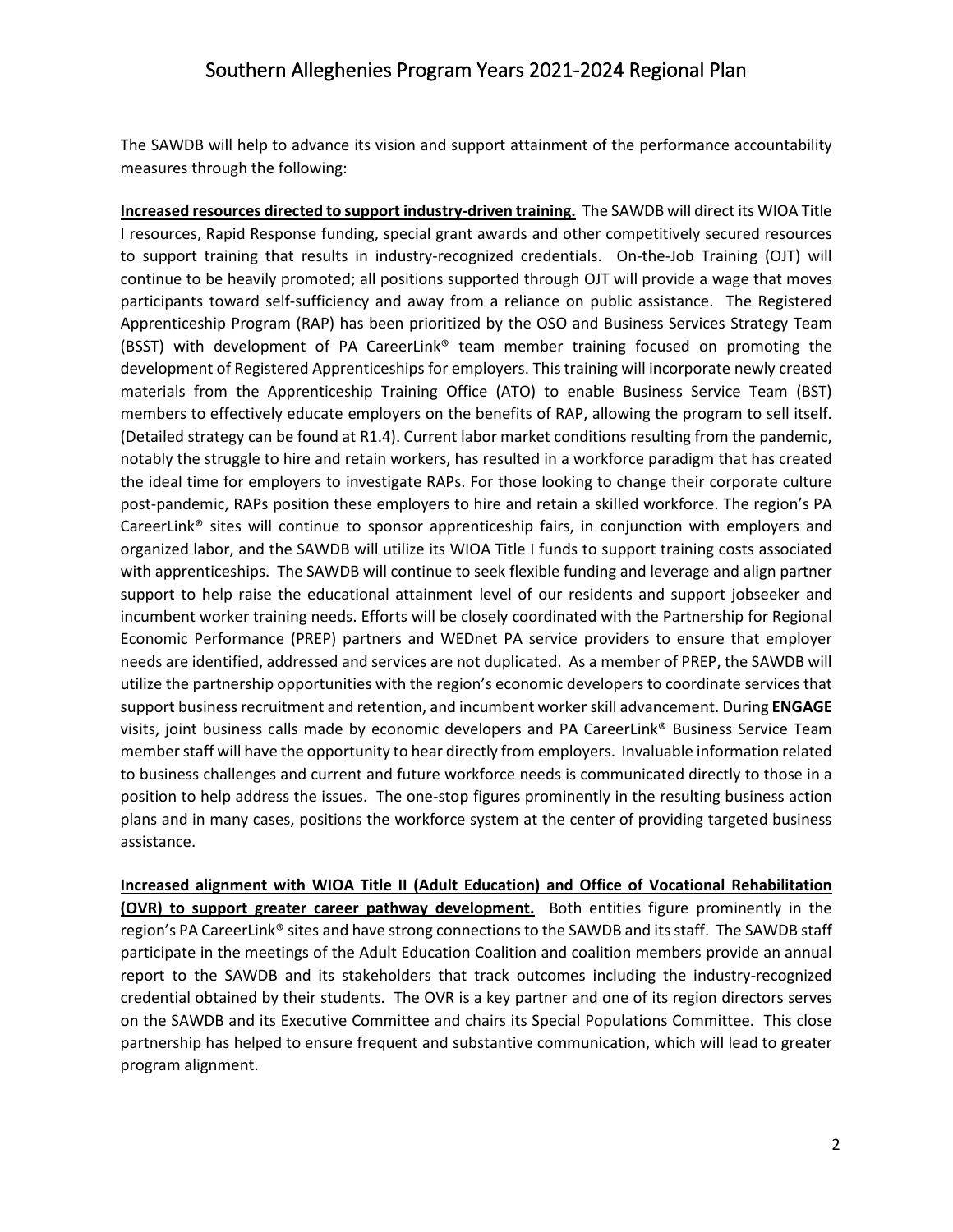**Support for the industry sector initiatives.** Traditional industry-driven consortia had been in place in the region for more than 20 years. Efforts were made by the SAWDB, in collaboration with its economic development partners, to move its existing IPs to the Next Gen model. A health care partnership had operated, without state funding support, but changes in company leadership led to the loss of the region's champions and the dissolution of the partnership. Efforts will be made to reestablish these partnerships and the data derived from the **ENGAGE** visits can be used to identify potential participants.

**Greater analysis of the High Priority Occupation (HPO) and Eligible Training Provider (ETP) Lists to include data analysis of training investments and the effectiveness at preparing participants for employment in their fields of study.** While a cornerstone of the public workforce system is informed customer choice, when it comes to selecting training providers, the SAWDB does not believe that having a large number of available providers should supersede having a list of fewer but higher quality providers. SAWDB staff spend considerable time assisting potential providers with their applications and walking them through the ETP process. Consequently, the region's list has over 137 programs, offered by 14 providers, that support training in high priority occupations. The SAWDB dedicates considerable resources in support of classroom training, and it tracks student success, in terms of their ability to graduate and secure employment in their field of study at a self-sufficient wage. Based on the SAWDB's most recent analysis, from July 1, 2016 through June 30, 2019, 91.6% of training participants completed their training program and 73% were employed in their field of study, following graduation, at an average wage of \$30,175.

**Enhanced partner integration specifically with OVR, the Employment, Advancement, and Retention Network (EARN), and Department of Corrections with a goal of greater inclusion and seamless referral between programs.** The SAWDB's Special Populations Committee will continue to focus on service to target populations with significant barriers to employment. This standing committee will act as the conduit for information between agencies that serve WIOA target populations and the SAWDB and its PA CareerLink® sites and service providers. The SAWDB will continue to support Transitional Work Experience opportunities for those individuals with multiple barriers to employment. Successful participants have secured and retained employment, in most cases, at their initial worksite.

**Expanded and enhanced work-based opportunities for youth.** The SAWDB will continue to support and promote summer and year-round paid work experience, internship, on-the-job training, and apprenticeship opportunities. The SAWDB's emphasis on OJT opportunities for youth have resulted in this service gaining greater traction and momentum. Contracts written to date far exceed the \$11.00 per hour minimum established for youth OJT participants. The WIOA Title I providers have also incorporated 'pre-apprenticeships' into their service mix to educate youth on the benefits of this career path.

**Support forspecial initiativessuch as YouthBuild, reSTARt, and otherservicesthat addressthe special challenges of Out-of-School Youth with significant barriers to employment.** These initiatives will provide youth with the opportunity to receive industry-recognized credentials and paid work experience aligned to the credentials. Roughly 13% of youth currently receiving WIOA Title I services have engaged with the juvenile justice system. The SAWDB will support services especially aligned to the needs of this population, including mentoring and access to financial support for training, work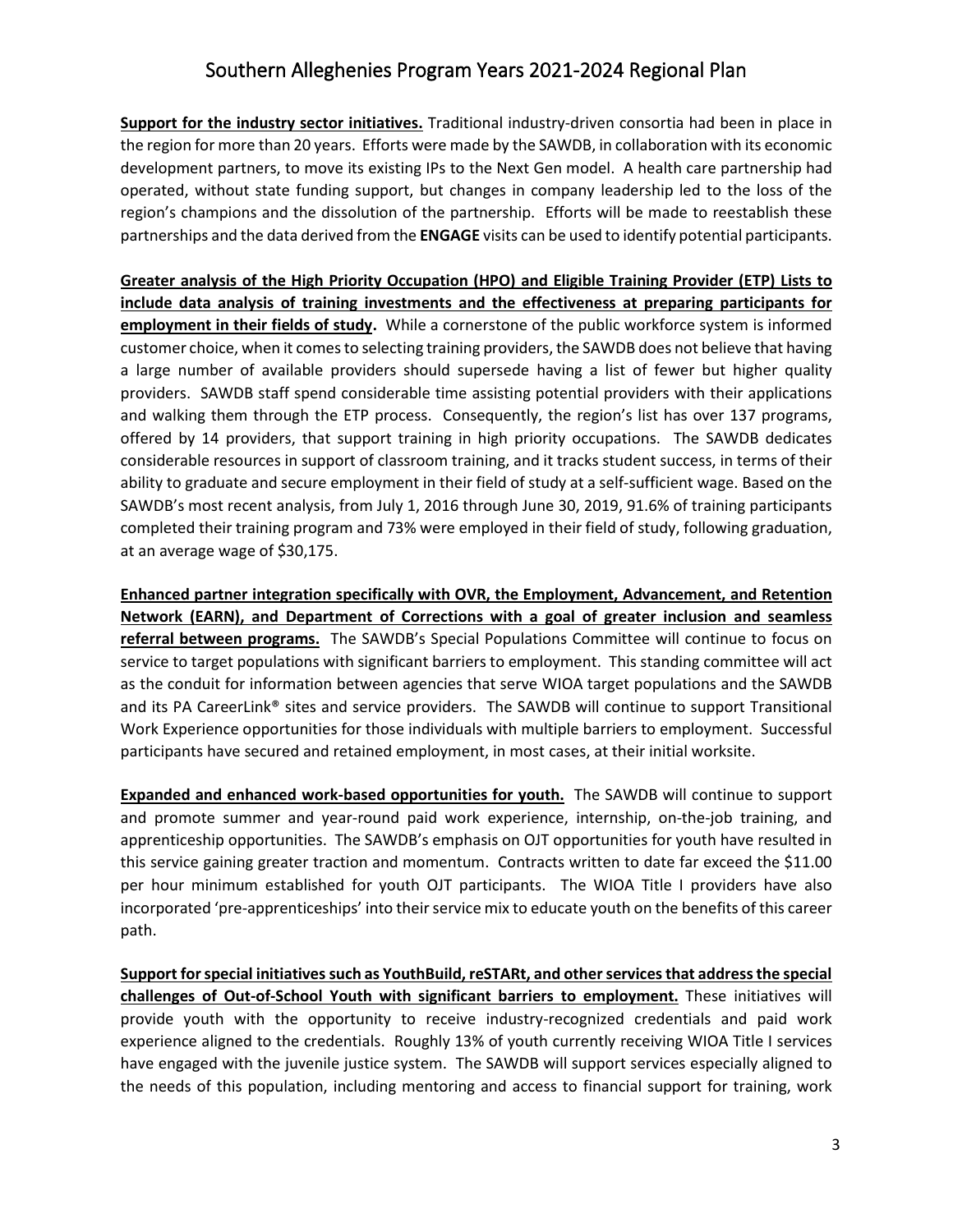experience and supportive services.

Each year, the PA CareerLink® Management Teams, with assistance from the One-Stop Operator Consortium (OSO), develop their own measurable goals, objectives and action steps to support the SAWDB's vision and strategic objectives. The SAWDA PA CareerLink® Scorecard captures a variety of SAWDB-identified information designed to provide a 'performance snapshot' by PA CareerLink® that includes:

- Number of new UC claims filed, and the percentage of claimants served
- Foot traffic
- Unique participants
- Percentage of customers with a barrier to employment
- Total services provided
- Percentage of employers using the PA CareerLink®, including percentage of repeat customers
- Number of employer services provided
- Number of job postings
- Number of job referrals
- Number of On-the-Job (OJT) training contracts prepared
- Number of Workshops and recruitment events
- Labor force, employment and unemployment rates, and UC rates

This information is reported monthly and reviewed by the SAWDB, One-Stop Operator (OSO), and PA CareerLink® partners. It is also shared with system stakeholders. The COVID-19 pandemic has caused the PA CareerLink® partners and SAWDB leadership to reassess what is measured and identify new ways to conduct outreach to target populations. Even prior to the pandemic, the region's public workforce system was working to expand its outreach and service delivery by using virtual platforms. Consequently, we anticipate that the metrics will change.

The Board will continue to work closely with the PREP partners to coordinate efforts. Through the **ENGAGE** initiative, county economic developers and PA CareerLink® Business Service Team leads call on targeted company leaders to learn about their challenges and projected needs, including those workforce related ones. The close collaboration, and with it, stronger relationships built between the workforce and economic development partners, has resulted in more effective communication with employers and improved service delivery to the region's companies. In recognition of this collaboration, the Bedford County Development Association presented the PA CareerLink® Bedford County its 2020 Economic Development Award. The Board, through its staff, will continue to participate in PREP and Startup Alleghenies, the region's entrepreneurship ecosystem, meetings to ensure that the lines of communication remain strong and opportunities for partnership are identified and acted upon.

## *1.3 Describe the collection and analysis of regional labor market data (in conjunction with the commonwealth).*

The SAWDB utilizes information from multiple sources including federal census data, state level resources, a regional data consortium, and local data gathered from PA CareerLink® partners, industry partnerships and economic developers.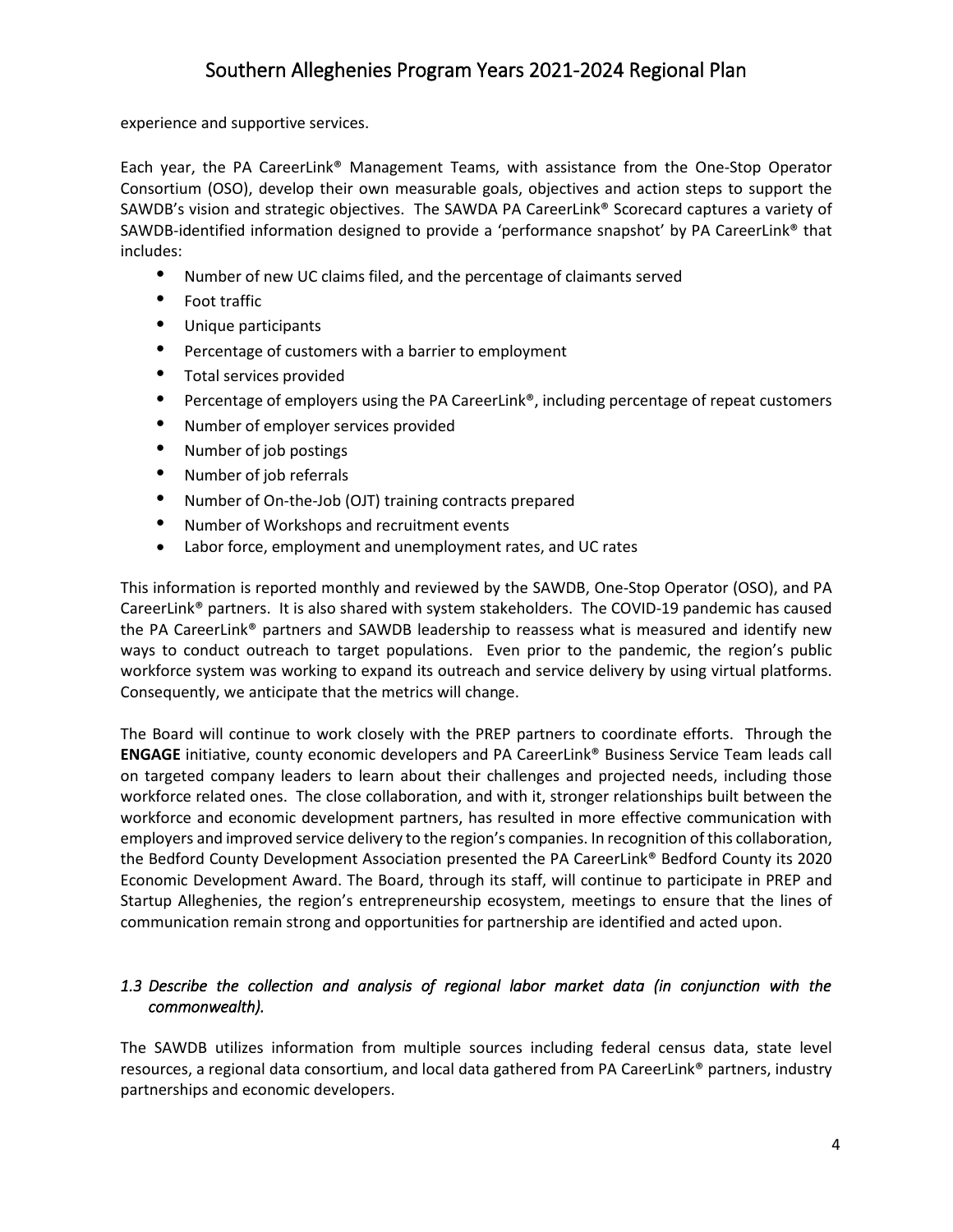#### **Key Economic Conditions**

The civilian labor force across the six county Southern Alleghenies region has continued a downward trend since 2007, declining from 226,100 to 197,500 in November 2020, according to the Center for Workforce Information and Analysis (CWIA) **January 2021 Southern Alleghenies WDA Profile** report. This is reflective of the decline in the available labor force across the Commonwealth, as the diminishing number of workers widens the gap between available jobs and skilled talent. These numbers reinforce all other projected trends including those spending more time in school, baby boomers continuing to retire, continued declining demand for less skilled workers that result in workers becoming discouraged about employment prospects, an aging workforce who is less likely to seek work compared to workers in the prime age category, and unemployed workers who have been unemployed for extended time periods.

As the SAWDB relentlessly works to understand and address the many intricate causes of these labor force trends, associated demographic and labor market factors will continue to exert downward pressure on the already low labor force participation rate.

The Southern Alleghenies regional economy has continued to operate below its norm by the broadest measures punctuated by consistent annual average job losses for the past eight years. According to the CWIA **November 2020 Industry Sector** reporting, there were 186,300 jobs in the six counties in the region as of 2019. This was a loss of 1,600 jobs between 2015 and 2019. During the same period, jobs grew by 3.9% in Pennsylvania and 5.8% across the country.

According to **Quarterly Census of Employment and Wages Second Quarter Comparison 2019-2020**, Preliminary, from Q2 of 2019 to Q2 of 2020, average employment in the SA region decreased by 23,482 to 145,474, a 13.9% decline, with negative impact in nearly every industry, pointing to COVID-19 as the likely culprit. Average employment projections by the CWIA indicate a positive rebound from 2018 to 2028, at 189,290, a 1.5% increase.

The region performs consistently worse than both the state and national figures. Based on the **Central Pennsylvania Workforce Development Corporation Labor Market Status Reports October 2019, October 2020**, regional economic conditions include:

- Unemployment rates consistently higher than state average
- Declining labor force participation, with rates just above the 50% level
- Aging population
- Challenge to retain and attract younger workers to the region
- Business community vitality that creates employment opportunities through a diversified business base

The pandemic of 2020 caused a severe spike in unemployment in the Southern Alleghenies region. The Center for Workforce Information and Analysis reported in April of 2019 that the region's unemployment was 9,200, with the associated unemployment rate at 4.6%. Fast forward to April of 2020, when the pandemic's effects on the labor market were at their peak, and new unemployment claims totaled 37,100 in the Southern Alleghenies region, a 303% change from April 2019. The associated regional unemployment rate stood at 18%, while statewide unemployment totaled 976,000 claims, with an accompanying rate of 15.1 percent.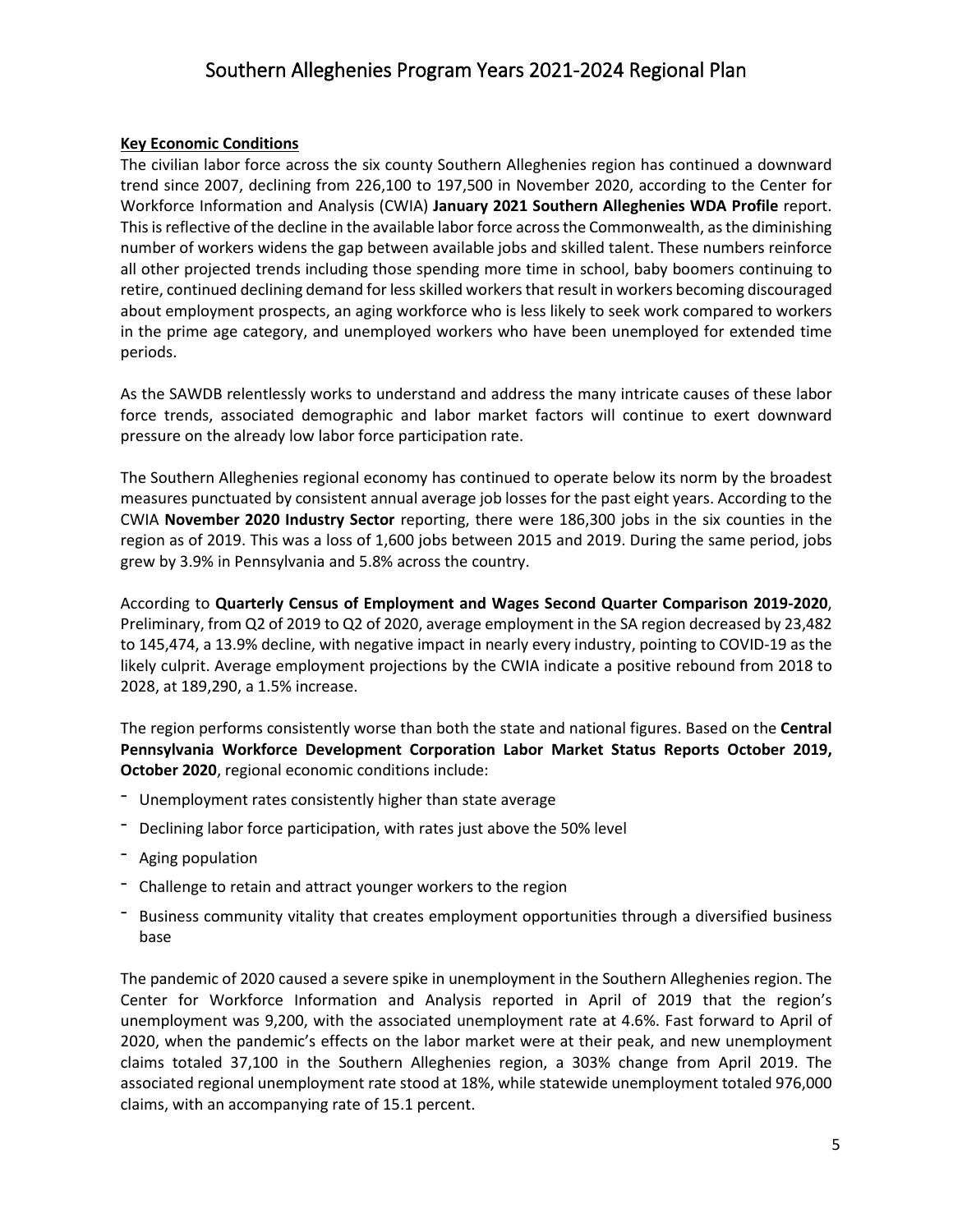On the positive side, statistics reveal that if every online job posting were filled by Southern Alleghenies jobseekers, the unemployment rate in the Southern Alleghenies would drop to 0.0 percent. This statistic, based on the assumption that all online job postings are real, that they can be filled, and that only unemployed residents of the region fill those jobs, underscores a regional opportunity to respond to this growing need for a higher educated available workforce. The jobs in our region increasingly necessitate specific technical skills from an institution of higher learning. The CWIA reported in the **November 2020 Economic Outlook** report that the regional unemployment rate decreases from 7.7% to 4.2% when high school graduates attain a bachelor's degree or higher. Through the SAWDB, partnerships with additional EPL choices are flourishing.

#### Unemployment

According to the Center for Workforce Information and Analysis, the region has the thirteenth highest unemployment rate among the 22 workforce development areas in the state. The unemployment rate in four of the six counties in the region is higher than the state rate and three of the counties are included with the 20 counties having the highest unemployment rates in the state.

#### Labor Force

Based on **2019 5-year American Community Survey** calculations for the population 16 years and over, the labor force participation rate for 2019 stands at 56%, compared to 61.5% for the Commonwealth. The region loses nearly 18,000 workers net to other workforce regions every day and five of the six counties experience an overall net loss of workers daily. The overall population continues to age, based on the median age of 44.9 in 2019 with 24% more people aged 55-64 at 64,008 compared to the 48,816 ages 15-24. The population density of younger individuals in the region continues to be a concern. The population of the 55-64-year-old age group exceeds that of the 15-24-year-old group by more than 15,000, potentially leading to a labor shortage as older workers retire. Youth in the 15-24 age bracket are projected to decrease from 11.3% to 11% of the regional population.

#### Technological and Demographic Factors

Additional conditions affecting the region that require consideration include the lack of even reliable dial-up internet service, not to mention any high-speed internet, that the pandemic have brought to the forefront. Drug abuse in the workforce has forced employers to reconsider pre-employment drug screening, according to the **Pennsylvania Department of Education September 2020**. Between 2015 to 2018, the number of high school graduates in the region declined 2.1% or 3,254 less high school graduates, while the total number of college graduates with a bachelor's degree decreased 1.8% at 682 less graduates, both negatively impacting the potential labor force supply.

Positive economic trends include industries that continue to do well, providing career opportunities for job seekers. Based on the Pennsylvania Department of Labor and Industry statistics, the average weekly wages for all industries have risen by \$103 from January of 2016 to January of 2020. Additionally, the average wage paid for On-the-Job Training in the region has risen although occupational wages remain well below the state averages. There have been recent plant openings in manufacturing that provided new opportunities and while small initially, there is an expectation of growth that will add even more jobs.

The SAWDB board will target Manufacturing, Construction, Business Services, Healthcare, and Transportation because of the high numbers of individuals employed, high wages, or a combination of these factors. The regional High Priority Occupation (HPO) List supports this strategy with numerous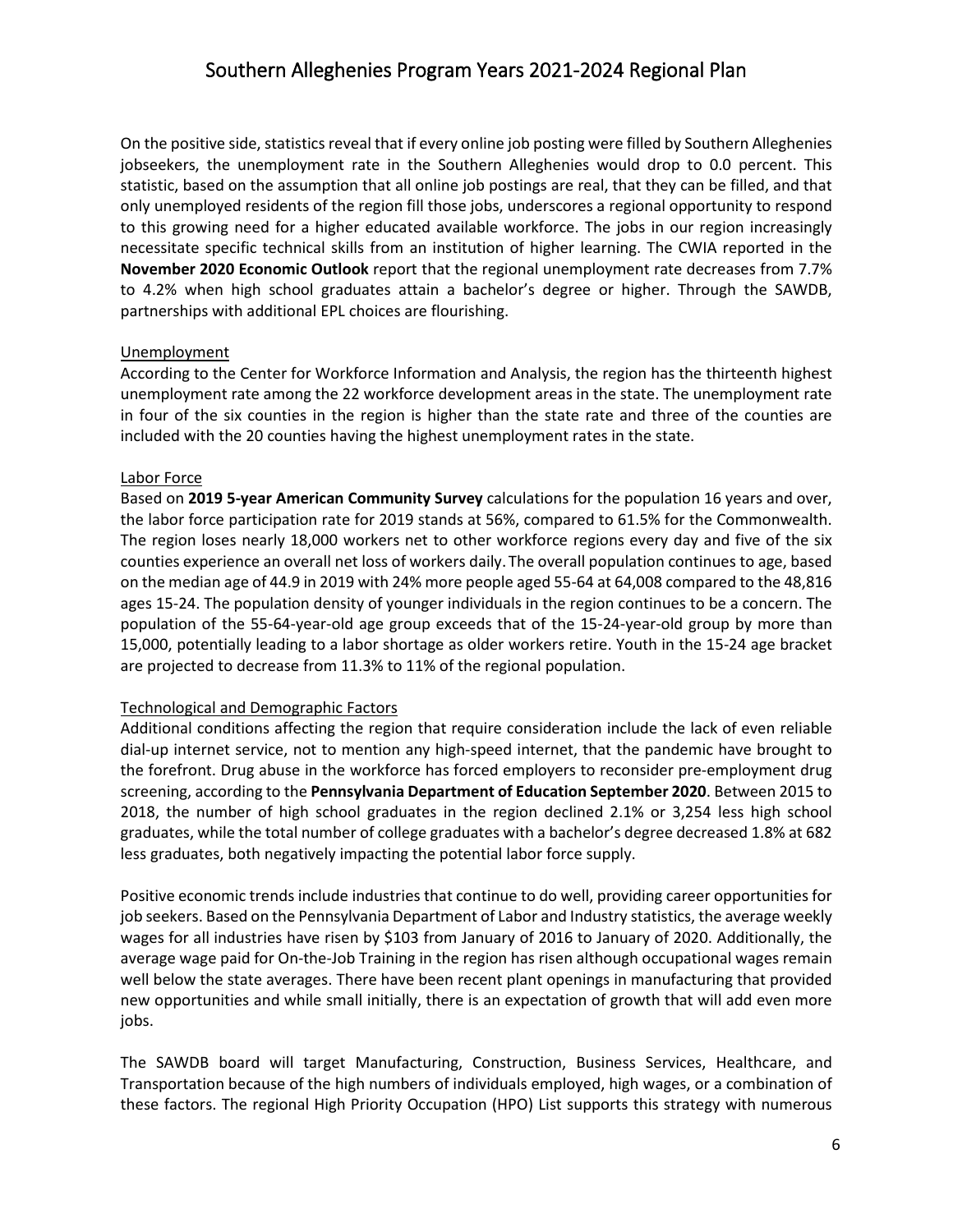occupations covering all the targeted clusters. The pandemic of 2020 has placed Healthcare employment in the spotlight, as worker shortages place both healthcare workers and residents in a lifethreatening situation. The Board has initiated short-term solutions that reach across international boundaries, working with Pennsylvania and Danish leadership to explore tools for healthcare staff recruitment. The pandemic has also accelerated the demand for transportation expertise.

Existing and emerging in-demand industry sectors include:

- Healthcare continues as the top existing in-demand industry employing 21.2% of the labor force. In the region, 35,400 healthcare workers have an average earning of \$45,124. Center for Workforce Information and Analysis project an 8.8% growth from 2018 to 2028.
- Accommodation & Food Services ranks fourth with 8.9% of the labor force.
- Business Services Industry Cluster is a broad category that covers many services provided to businesses in the region. Here we show both Professional and Technical Services coupled with Administrative and Waste Services. Combined, they contribute 6.3% of the workforce, commanding \$42,239 average annual earnings.
- Retail trade remained steady, and while the sector has significant employment numbers, wages and career opportunities exclude it from Board focus.

Existing and emerging in-demand industry sector(s) occupations include:

Healthcare positions including phlebotomists, registered nurses, licensed practical nurses, and nursing assistants are in high demand across the region, numbering in the thousands. Additional health related occupations include medical and clinical technologist/technicians, radiologic technologists, and both physical and occupational therapy assistants.

Manufacturing occupations comprise a variety of jobs in the regional workforce with CNC machine tool operators, machinists, structural metal fabricators, maintenance and repair technicians, and welders, cutters, solderers and brazers being the top jobs.

Transportation and Warehousing related occupations have been a critical need in the region forseveral years, led primarily by both heavy and tractor-trailer truck drivers, light truck drivers, while laborers and freight, stock and material movers are also in demand.

Southern Alleghenies Targeted Industry Location Quotients**:**

| <b>Industry Cluster</b>     | <b>Location Quotient</b> | Employment | Employment % |
|-----------------------------|--------------------------|------------|--------------|
| Healthcare                  | 1.15                     | 35,426     | 21.2%        |
| <b>Retail Trade</b>         | 1.22                     | 21,113     | 12.6%        |
| Manufacturing               | 1.27                     | 20,624     | 12.3%        |
| Accommodation/Food Svc.     | 1.11                     | 14,939     | 8.9%         |
| Trans/Warehousing           | 1.05                     | 9,336      | 5.6%         |
| Construction                | 1.09                     | 8,297      | 5.0%         |
| <b>Admin/Waste Services</b> | 0.62                     | 5,666      | 3.4%         |
| Professional/Tech Services  | 0.47                     | 4,894      | 2.9%         |

Source: Center for Workforce Information and Analysis, Southern Alleghenies WDA Profile, January 2021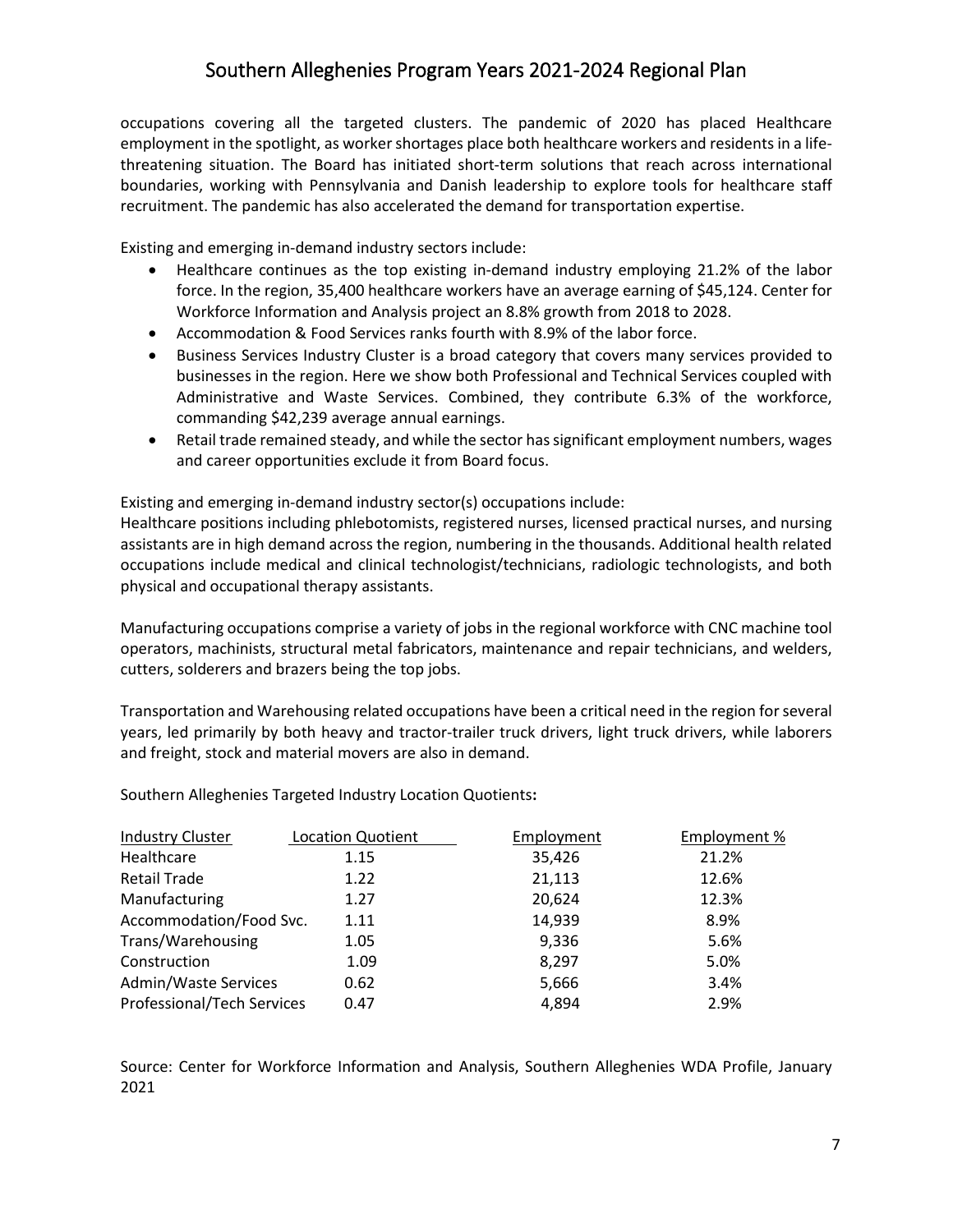The region's employers require technically competent workers, capable of solving problems and capable of daily commitment to being on time every scheduled workday for the business to meet performance goals and payroll. The **Central Pennsylvania Workforce Development Corporation Top Jobs Report September 2020** indicates skill sets that employers seek include communications and interpersonal interaction, understanding and using technology, critical thinking and analysis, physical work, quality assurance and standards enforcement. The SAWDB has allocated significant resources to supporting training for adults, dislocated workers, and youth. The Board and its staff have also worked with a variety of partners to communicate the need for higher education beyond high school, including short-term technical degrees, registered apprenticeships, and four or more years at academic institutions of higher learning. Technical skills in high demand include nurses and HVAC technicians. Registered apprenticeship opportunities have expanded beyond traditional unionized jobs to business services and IT, while bachelor and master's degree programs in human resources and civil engineers are on the top jobs list as high priority occupations.

Looking forward, the impact of remote workers and their working families potentially moving to the region, now that many employers are giving workers that option permanently, will require consideration. With the lower cost of living in the Southern Alleghenies region than larger metropolitan areas in the Northeast, workers relocating here is a reasonable expectation. Pew Research Center and Harris Poll both conducted surveys in 2020 to study this trend. Results from both studies are summarized in a Hybrid Workforce Feasibility Study conducted by **Headlight Data** of Austin, Texas for SAP&DC. Pew Research found that 3% of the more than 9,000 adults surveyed moved temporarily or permanently due directly to COVID-19. Of more interest to this study are the 9% of those movers who made a permanent change of address. These two factors combined indicate that roughly 0.27% of those surveyed permanently relocated. As another indicator of this trend, the Harris Poll conducted a survey in April 2020 which found that 38% of respondents living in urban areas considered themselves likely to "move out of densely populated areas and toward rural areas." Proportions were higher among both younger and more affluent households. It is important to note that these extrapolations are based on survey data gathered over short periods of time. The actual impact could be larger or smaller than these estimates. This could bring a fresh vitality for small business while providing a positive demographic shift of younger workers. Necessary technological changes, specifically reliable internet access, are already underway in the most underserved areas of the region.

## 1.4 Describe the regional service strategies aimed at achieving the vision and goals established for the region.

The SAWDB will utilize the following strategies to achieve the vision and goals established for the region. They are classified on two levels: Administrative (SAWDB) and Programmatic (PA CareerLink® and Workforce Development Partners and stakeholders).

#### **Administrative**

- The SAWDB will regularly review its policies to ensure, where legally possible, they are employer and jobseeker customer friendly and do not create barriers to effective service provision. Agility is key to success and the public workforce system and its administrators must strive for the same.
- The SAWDB will continue to support and look for opportunities to expand Industry Partnership participation in targeted sectors. Included in this is a promotion of registered apprenticeships to those companies/industries that are well-positioned to benefit from this model and through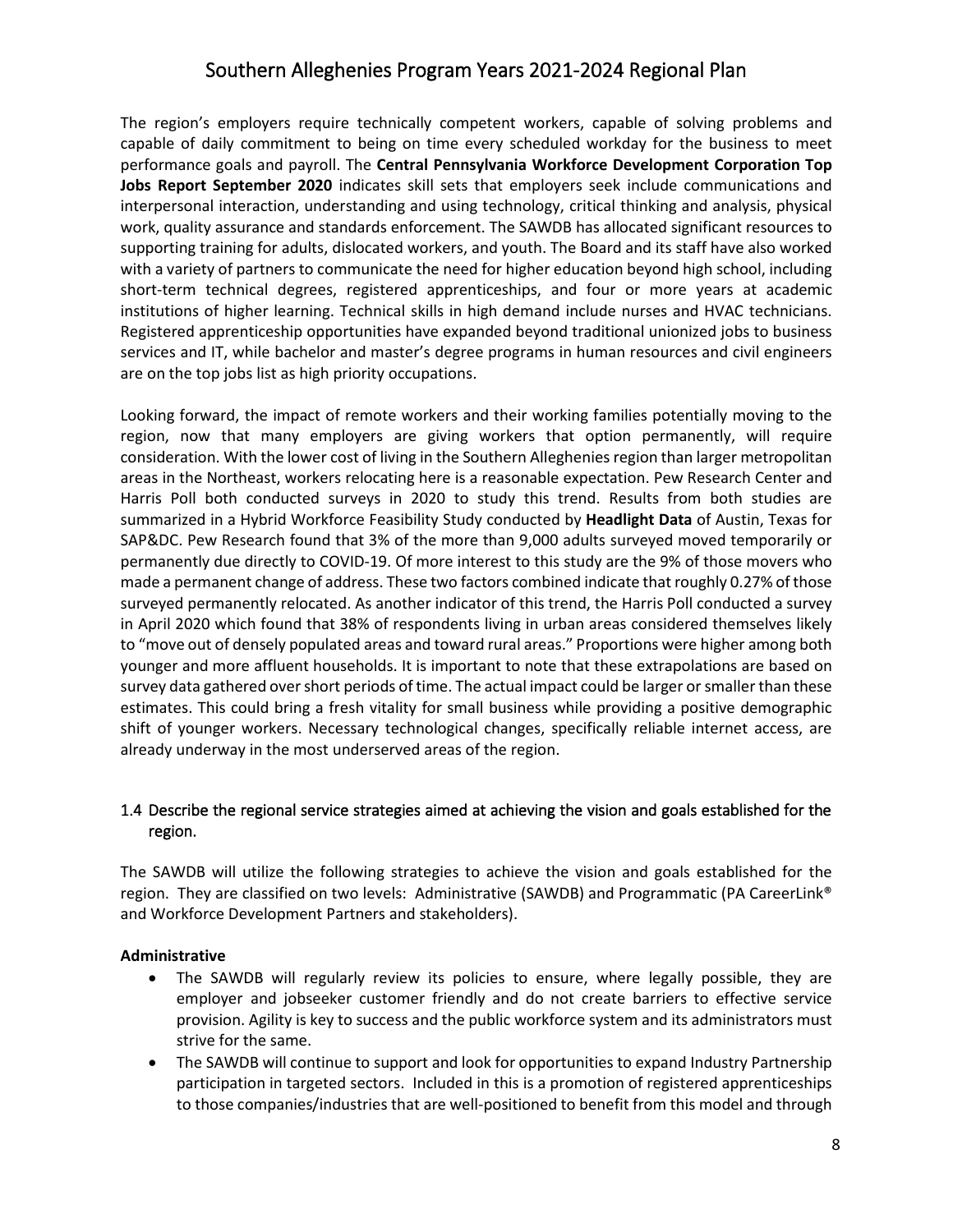the promotion of pre-apprenticeship activities for youth.

- Enhancement and expansion of relationships with and between the region's WIOA Title II Adult Basic Education providers, career and technology centers, and post-secondary education institutions. As an example, the SAWDB will continue to facilitate meetings between the Title II providers and the region's community college, Pennsylvania Highlands. Also, through their positions on the region's Career and Technology Centers' Perkins Participatory Planning Committee, the SAWDB and its staff, and PA CareerLink® partner staff can assist with the completion of their required Comprehensive Needs Assessments to help ensure alignment between schools, their students, and the region's employers.
- The SAWDB has a strong OSO group that oversees the Business Services Strategy Team (BSST). The BSST has placed training PA CareerLink® staff to effectively educate employers on the Registered Apprenticeship Program (RAP) opportunities that exist as a Priority. The goal is to promote a regional strategy that connects job seekers with RAPs. Promoting Apprenticeships/Pre-Apprenticeships includes the following:
	- o Utilizing ATO materials to develop "RAP 101" program.
	- o PowerPoint format training program including the ATO PowerPoint for Zoom platform as well as 24/7 viewing availability to offer flexibility of training schedules.
	- o Utilize ATO Guide "Registering an Apprenticeship Program."
	- $\circ$  Labor Market Report usage to determine the industry with the biggest need.
	- o ATO one-pagers and flow diagram will be included in training materials.
	- $\circ$  ATO staff contact information and brief Zoom icebreaker meetings with ATO staff as they are added could be helpful for putting a face with the name.
	- o PA CareerLink® staff outreach/education to potential RAP employers.
- Pre-Apprenticeship strategy closely mirrors the RAP strategy and tactics. Partnering with WIOA Title I providers, PA CareerLinks® and community-based education committees to promote the pre-apprenticeship at the middle and high school levels will bring this program into the forefront of training options. Pre-Apprenticeships will be promoted as part of the Business-Education Partnership Grant initiative and also build in pre-apprenticeship activities as part of the WIOA Title I Youth service mix.
- The SAWDB will continue to support staff involvement in and engagement with the PREP partners to ensure alignment of workforce and economic development strategies and resources. These include participation in **ENGAGE** joint business calls.
- The SAWDB and OSO will annually review the PA CareerLink® employer service mix to determine any gaps, based on local need and WIOA direction.
- SAWDB and PA CareerLink® Business Service Teams have formed a regional Strategy Team, dedicated to improving business services and outreach to employers. Their recommendations to the OSO include:
	- o Enhancing the marketing message to reach employers and effectively relate the PA CareerLink® to business services and employment;
	- o Place great focus on targeted industry sectors;
	- o Recruit employers who offer work from home opportunities;
	- $\circ$  Promote and help secure registered apprenticeships in collaboration with employer and apprenticeship sponsors.
- The SAWDB and OSO will annually review employer services outreach materials and enhance and professionalize the materials utilizing the expertise of the SAP&DC Marketing and Communication Specialist.
- The SAWDB, with input from the PREP partners and IP participants, will review the High Priority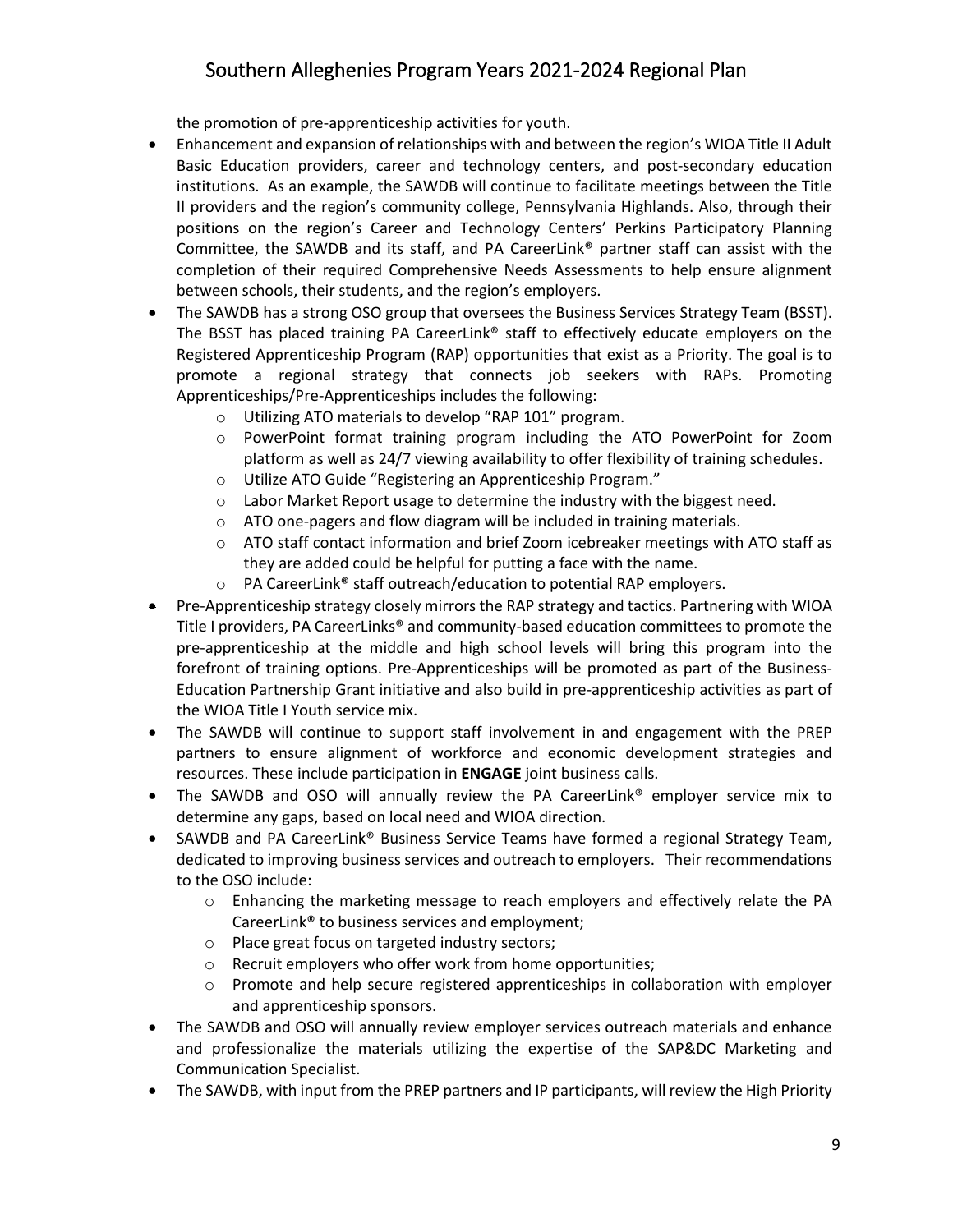Occupation List to ensure it reflects employer hiring needs.

- The SAWDB will encourage quality education providers to submit relevant programs for inclusion on the Eligible Training Provider List to ensure customers can access training that meets employer demands. As of December 2020, the region has over 140 programs on the list, the 3<sup>rd</sup> highest in the Commonwealth.
- The SAWDB and OSO will annually review PA CareerLink® employer-centric goals to ensure alignment with Governor Wolf's and the SAWDB's strategic vision and confirm that the benchmarks are sufficiently ambitious and promote continuous improvement.

#### **Programmatic**

- The OSO, PA CareerLink® Site Administrators and PA CareerLink® management teams will review their policies and procedures to identify and mitigate any barriers to service provision.
- The SAWDB, OSO and PA CareerLink® site administrators will work with the SAWDB's Special Populations Committee to identify and address service gaps and ensure that the public workforce system provides services to meet the workforce needs of the target populations. As referenced in Section 1.2, the SAWDB, OSO, and PA CareerLink® partners will promote engagement in special initiatives for youth such as YouthBuild (offered in Cambria County, specifically the city of Johnstown), reSTARt, a special reentry program for youth in the counties of Bedford, Blair, and Cambria, continue to provide out-of-region referrals to Job Corps, Americorps, and other targeted youth programs. The SAWDB and its partners recognize the importance of these programs, which provide youth with the opportunity to earn industryrecognized credentials and receive paid work experience aligned to the credentials. As of December 1, 2020, there were 4 students enrolled in the new YouthBuild program, with a goal of 48, and 20 enrolled in the reSTARt reentry program, with a goal of 50. Cross referrals between WIOA Title I and these programs will continue as a significant number of our Title I youth program participants have the personal characteristics for enrollment into these programs. Through June 30, 2020, 16% of youth receiving WIOA Title I services have a history of engagement with the juvenile justice system. Other barriers to employment for these youth participants include Low Income at 89%, Low Level of Literacy at 46%, Long-Term Unemployed at 3%, Disability at 40%, Single Parent at 19%, Homelessness at 3% and In Foster Care or Aging out of the System at 3% (CWDS WIOA Title I Eligibility, voluntarily disclosed at intake). Helping to reintegrate these young people back into the community, with marketable skills, will not only enable them to see a future for themselves, but it will also help to address the talent shortage experienced by many of the region's employers.
- The OSO and PA CareerLink® site administrators will ensure that each PA CareerLink® has an active Business Services Team made up of the 'right' representatives from partner agencies.
- The PA CareerLink® staff will gather business intelligence through employer outreach and utilization of Center for Workforce Information and Analysis (CWIA) data to ensure alignment of job seeker services with employer hiring needs.
- The PA CareerLink® site administrators and the OSO will review Business Service Team communication plans to ensure that employer outreach is coordinated among all partners.
- The PA CareerLink<sup>®</sup> staff will strengthen relationships with employer-driven organizations and associations(SHRM, Chambers of Commerce, Rotary, etc.) and use these as vehicles to educate members on available services and resources.
- The PA CareerLink® staff will work with the PREP partners to provide leveraged resources in support of business recruitment, retention, and expansion efforts.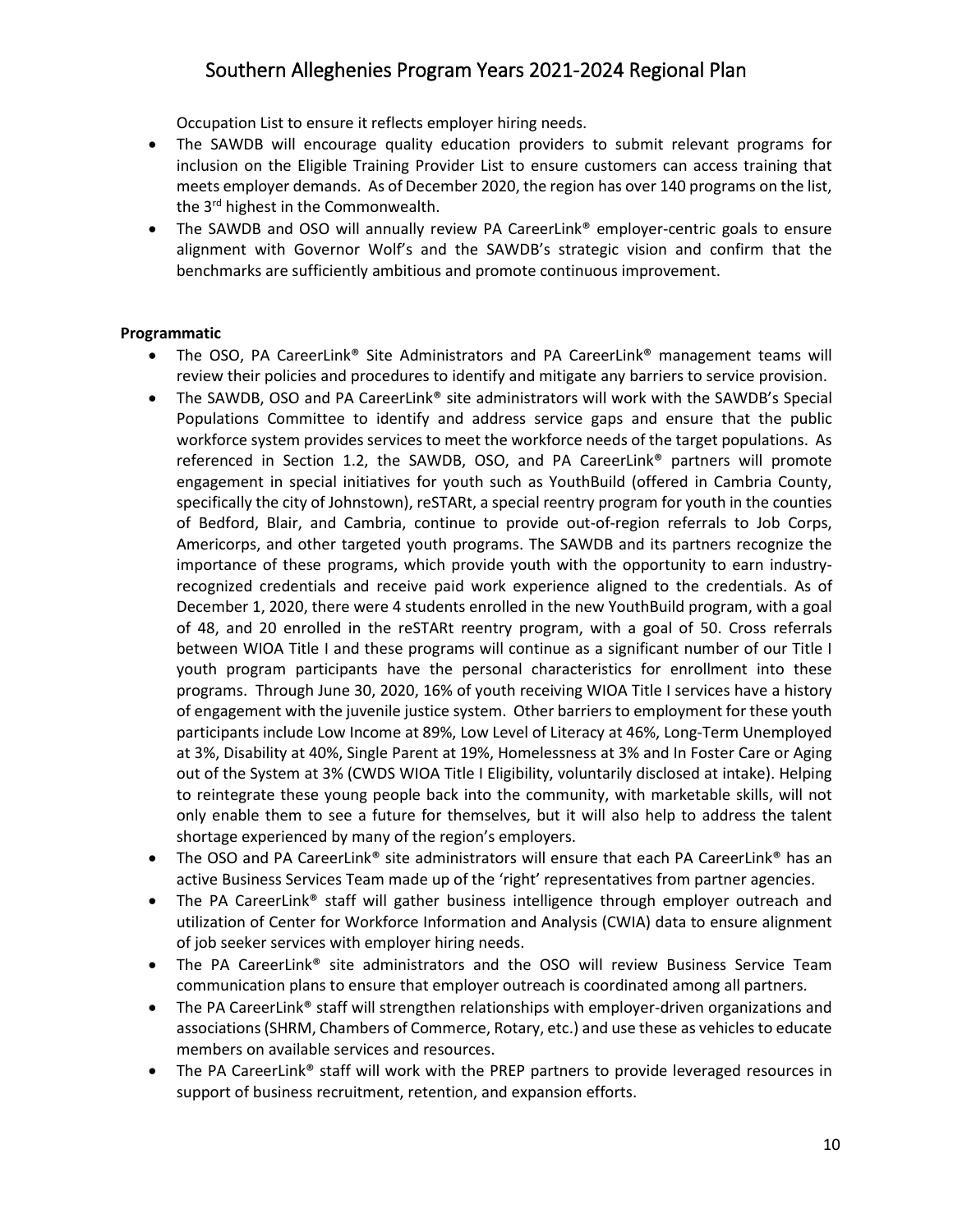- The PA CareerLink® staff will help to identify and support employer-driven incumbent worker training opportunities.
- The PA CareerLink®, OSO and the SAWDB will promote the importance of digital literacy to all jobseekers and will utilize the Northstar® assessment as a vehicle to assess and credential onestop customers. The 2020 COVID-19 pandemic served to further highlight the importance of digital literacy.
- The OSO and PA CareerLink<sup>®</sup> staff's Operational Intelligence Team will continue its focus on 'business' intelligence to improve and communicate partner performance to the system's stakeholders.

Ensuring business and jobseeker engagement in the workforce system comes down to three things: determining customer needs, informing the customer that the system is able, willing and ready to meet their needs, and having the ability to meet those needsin a timely and effective manner. The utilization of the aforementioned strategies will ensure that our customers are engaged in a meaningful way and that the one-stops are well-positioned to meet the needs of their business jobseeker customers.

## 1.5 Describe the development and implementation of sector initiatives for in-demand industry sectors or occupations for the region.

Developing and implementing successful sector initiatives requires an understanding of the sectors and their relationship to the labor force. The board recognizes the important role up-to-date Labor Market Information plays in building the foundation and consequently takes special steps to ensure that current and accurate information guides the decision-making process. As a result, the SAWDB is wellinformed and armed with accurate and current information that is used to guide the board in making strategic decisions related to training, and the identification of high priority occupations aligned to employer needs.

The SAWDB and its economic development partners will continue to explore opportunities to take the region's industry partnerships to a new level through the next-generation partnership initiative. A Health Care Next Gen Partnership had begun to gain momentum but then its three key champions accepted employment outside of the region and as a result the partnership collapsed.

With joint **ENGAGE** business calls, economic and workforce development professionals joined forces and combined resources to gain a higher level of industry intelligence to better understand the current and projected needs of employers. The importance of this link with economic development and other stakeholders cannot be overstated given the changes in business cycles where one business or industry sector declines and others open or expand. This is certainly the case now given all the instability created because of the COVID-19 pandemic. The SAWDB, its PA CareerLink® partners and varied workforce stakeholders can no longer simply rely on static labor market reports, as the pandemic has in some cases, thrown projections and other data sources 'out the window.' By way of a disclaimer, in viewing data especially as related to industry projections, one must remember that this data was developed prior to the pandemic must be viewed accordingly.

The manufacturing, construction and trade/ transportation sectors have all been especially hit hard, with each positing the highest numbers of initial unemployment compensations claims from May 2020 through September 2020, 12,470, 3,039, and 5,554 respectively, according to the Center for Workforce Information and Analysis.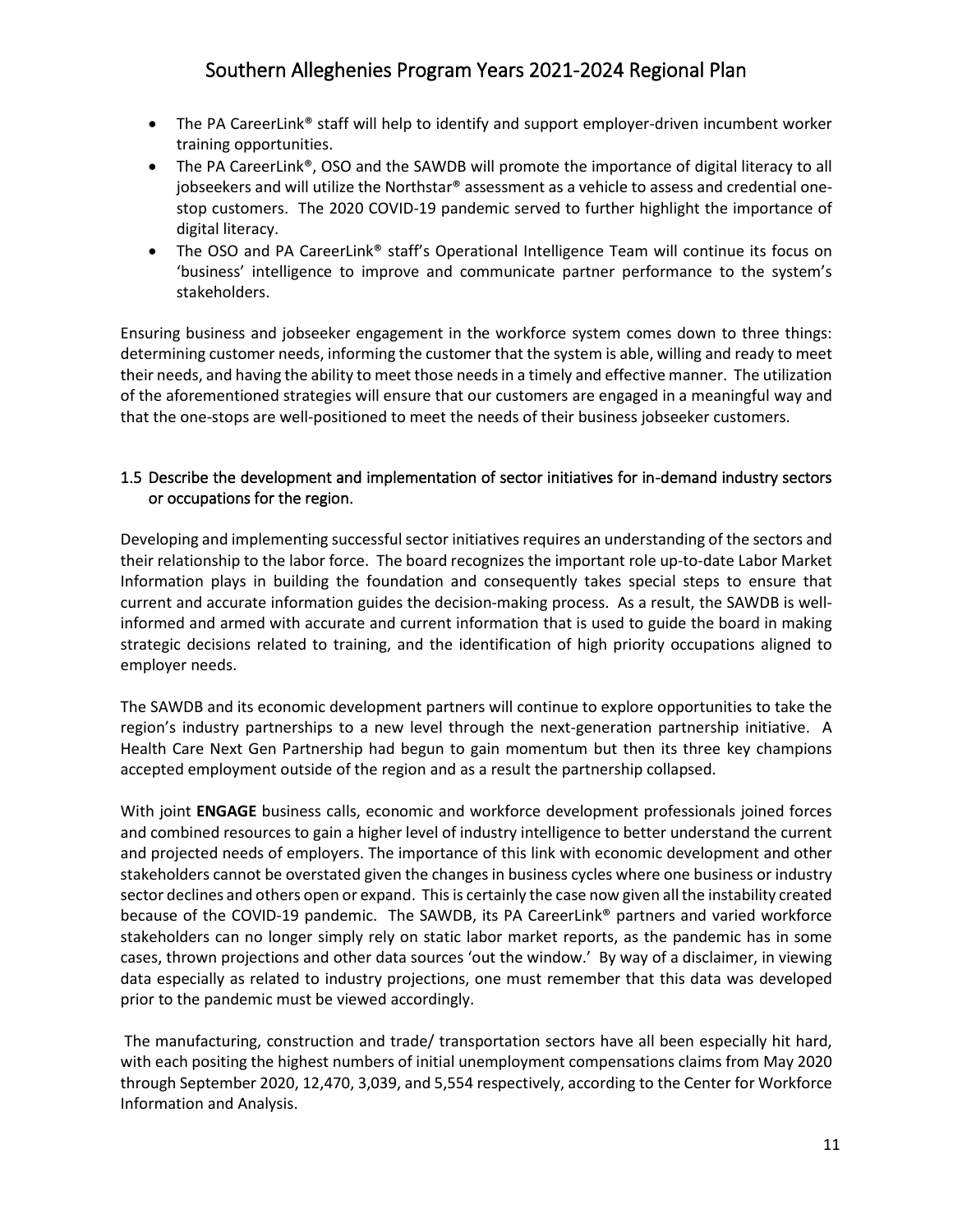For over a decade, the SAWDB has identified targeted industry clusters to further define and refine its strategic focus. Accordingly, the SAWDB targets resources in the region in support of its five clusters that represent a significant portion of the region's overall employment and provide jobs that pay family sustaining wages. A summary of each cluster is included below along with special initiatives designed to enhance the workforce in the targeted clusters. The clusters include:

- Advanced Manufacturing
- Building and Construction
- Business Services
- Healthcare
- Logistics and Transportation

## **Advanced Manufacturing**

The advanced manufacturing cluster currently represents approximately 20,410 jobs in the region, with a location quotient of 1.22, and while it was expected to decline slightly by 3.9% according to the Center for Workforce Information and Analysis *2018-2028 Long-Term Industry Projections and Southern Alleghenies WDA Profile January 2021*, at thistime itis uncertain how much and how quickly the sector can rebound from the impact of the pandemic. When the order came to shutter operations for non-essential businesses, 76% of the region's manufacturers were forced to close their doors. Still, manufacturing occupations continue to be in demand and are listed on the region's High Priority Occupation List (HPOL). *CWIA Occupational Employment 2018-2028 Long-Term Projections* illustrate a continued need for CNC machine tool operators, machinists, structural metal fabricators, maintenance and repair technicians, and welders, cutters, solderers and brazers. Even though the industry is projected to be smaller in the future, employers continue to struggle to fill welding and machining positions and several local employers have developed apprenticeship models around these occupations. In response to that need the SAWDB has supported programs utilizing Business-Education Partnership grants to introduce youth to career opportunities in manufacturing. Manufacturing Days, an additional sector initiative, has included special events highlighting the industry. With the challenges of in-person meeting, there has been discussion between the PA CareerLink® staff, SAWDB Young Adult Council members, and other stakeholders on how to present career fairs highlighting manufacturing through virtual platforms. Pre-pandemic, companies provided tours, which enabled students to talk with production professionals and company management about specific products and company culture, and explore the training needed to pursue a career in manufacturing. Our goal is that this interaction will continue whether virtually, or when it is safe to do so, in person.

## **Building and Construction**

Based on the Center for Workforce Information and Analysis *2018-2028 Long-Term Industry Projections and Southern Alleghenies WDA Profile January 2021*, employment in the Building and Construction industry in the Southern Alleghenies region was projected to grow from 7,260 in 2018 to 7,620 in 2028, with a 2020 location quotient of 1.05. This represents a positive change of 5%. Job growth was anticipated to be driven by specialty trade contractors, construction of buildings and heavy civil engineering construction. As with manufacturing, construction was negatively impacted by the pandemic and the associated orders to cease operations. In the region, construction operations, employing over 8,000 workers, had to stop operations as they were not considered essential workers.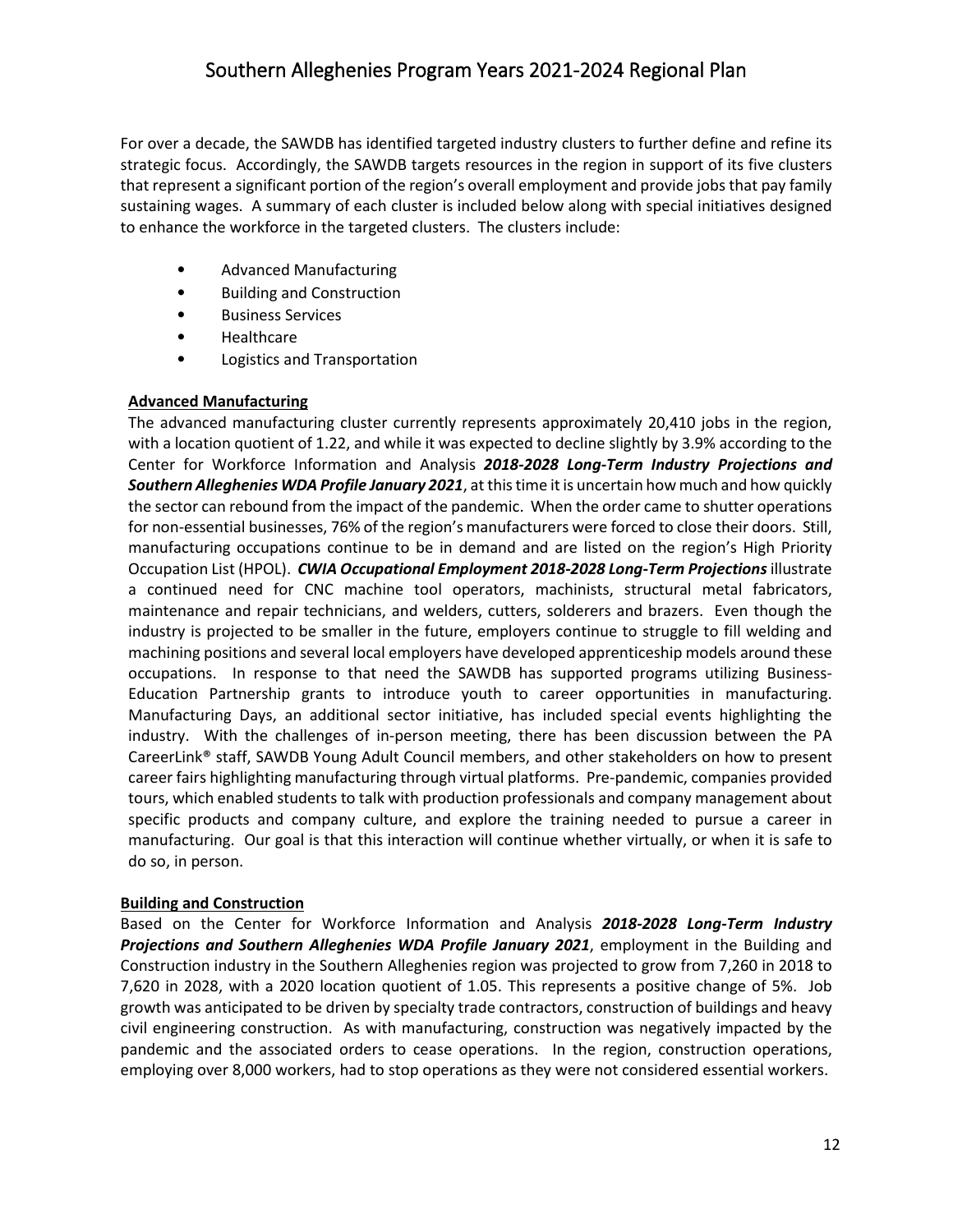*CWIA Occupational Employment 2018-2028 Long-Term Projections* include a continued demand for carpenters, cement masons and concrete finishers, electricians, painters, plumbers, pipefitters and steamfitters, construction and building inspectors. The recognition of registered apprenticeships as a viable model for employee recruitment and retention has grown over the past several years. The SAWDB, its PA CareerLink® sites, and WIOA Title I providers have supported apprenticeship fairs, in partnership with local employers and organized labor, especially the Regional Council of Carpenters. These events have served to educate the community, especially the youth, to the value of apprenticeships. The SAWDB and Goodwill of the Southern Alleghenies is also supporting the construction industry through the YouthBuild initiative that targets young adults who have significant barriers to employment such as low education levels, homelessness, low income, and criminal records. Program participants receive classroom education, workforce preparedness training and hands-on construction experience through actual building projects.

#### **Business Services**

The Business Services cluster includes a broad range of support services to companies, to include but not limited to public relations services, direct marketing services, legal services, staffing services, security services, education and training services and telecommunications services. The sector employs roughly 6% of the region's workforce. Because of the nature of much of the work in this sector, when the pandemic necessitated the need to shutter operations, many employers were able to transition their employees to telework, thus reducing the need for massive layoffs. This factor should enable the sector to 'bounce back' more readily than those industries that required face to face operations. According to the Center for Workforce Information and Analysis *2018-2028 Long-Term Industry Projections and Southern Alleghenies WDA Profile January 2021*, key industry sectors within this group that are projected to grow within the Southern Alleghenies region include Professional and Technical Services (3.3%) and Administrative and Waste Services (2.7%). Still the location quotient for both falls at .45 and .65 respectively. *CWIA Occupational Employment 2018-2028 Long-Term Projections* show a continued demand for marketing managers, computer, and information system managers, purchasing managers, cost estimators, management analysts, training and development specialists, software developers, computer user support specialists, human resource specialists, and market research analysts and marketing specialists.

#### **Healthcare**

Prior to the COVID-19 pandemic, the Healthcare industry was anticipating continued growth and was poised to remain the largest employer of all the targeted clusters in the region, employing over 21% of the labor force. The pandemic served to shine a light on the industry's demand forskilled professionals. An analysis of the pipeline clearly indicates that the number of those graduating from local training providers will fall far short of meeting the sector's immediate needs. The pandemic has created a staffing crisis in many of the region's healthcare facilities and long-term care establishments. The SAWDB and PA CareerLink® staff will continue to work with employers to identify potential new hires. Jobseekers will also be educated to the career opportunities available to them in this sector. The SAWDB, PA CareerLink® staff and human resource leadership from University of Pittsburgh Medical Center (UPMC) will build on their existing initiative to identify medical assistance recipients who may be interested in and suitable for a career in the medical field. In working with this population, we hope to move individuals off public assistance and connect them with careers in demand.

The demand for a ready skilled workforce is projected to continue as the region's population continues to age. Growth is expected to increase by the year 2028 to roughly 35,080 workers according to the *CWIA Industry Employment 2018-2028 Long-Term Projections and Southern Alleghenies WDA Profile*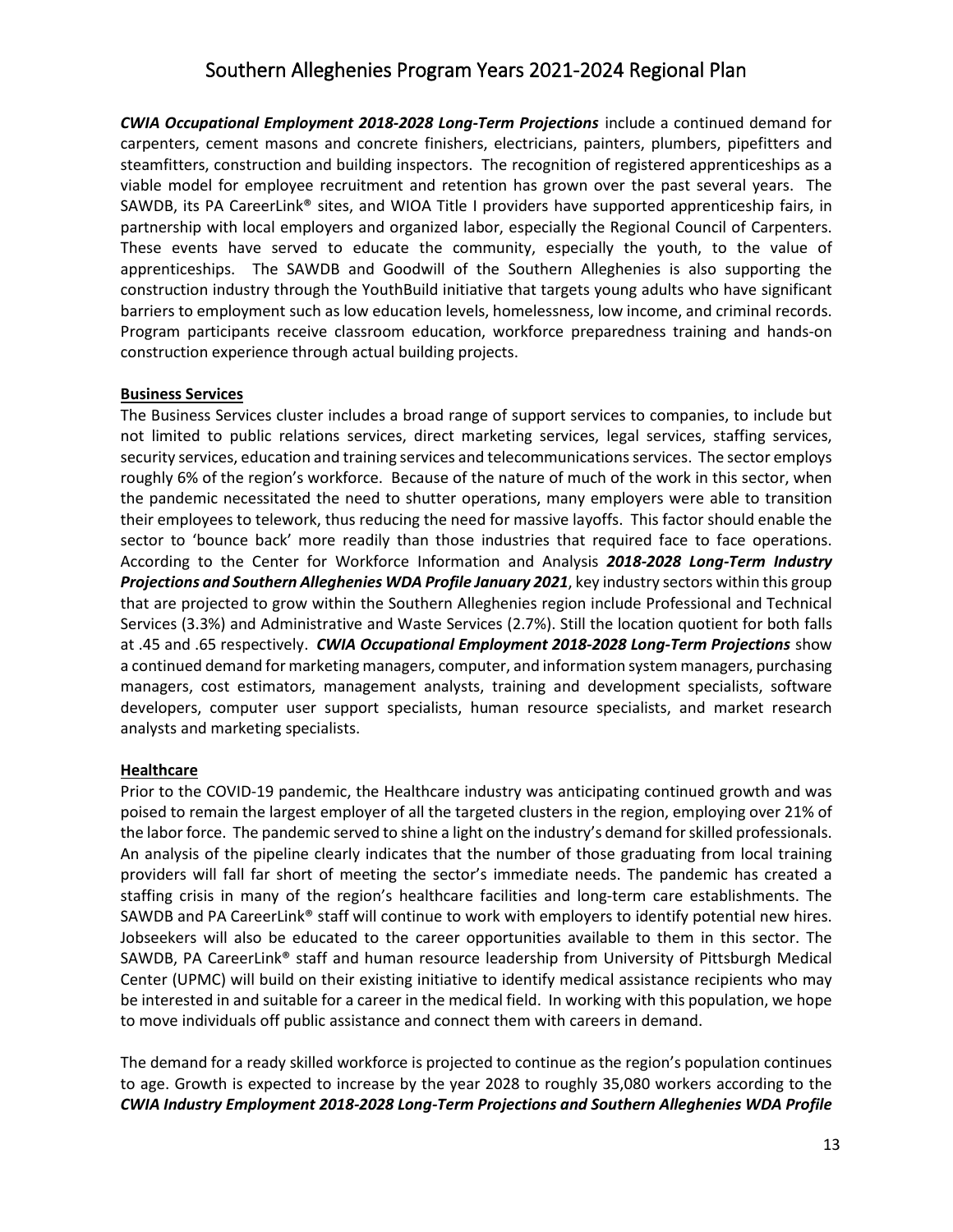*January 2021*. The 2020 location quotient for the sector sits at 1.15. The gains will be seen in home health care services, individual and family services, social assistance, and other ambulatory health care services. The occupations with the greatest demand include registered nurse, licensed and practical nurse, nursing assistant and home health aide, physical and occupational therapy assistants, emergency medical technician and paramedic, substance abuse, behavioral disorder, and mental health counselors. The previously referenced targeted youth initiatives also include components to support the healthcare industry sector. Individuals interested in pursuing careers in healthcare can receive basic education, workforce preparedness, and mentoring to better position them to pursue occupations that provide a solid wage and benefits.

#### **Logistics and Transportation**

Moving goods is a lifeline for many businesses and the region's access to major highways is key to keeping that lifeline, represented by the Logistics and Transportation industry cluster, healthy. This sector was considered essential, wherefore the vast majority of those employed in this industry were not laid off due to the pandemic. On-line job postings for October 2020 continue to reflect the significant demand for heavy and tractor-trailer truck drivers, light truck drivers and laborers and freight, stock, and material movers. The Logistics cluster includes the analysis and coordination of an organization's supply chain. The Transportation industry can be broken down into three groups of companies: shipping, passenger transport, and equipment manufacturers. Fortunately, the Southern Alleghenies is well-positioned and served by two major east-west and two major north-south highways that provide strategic access to a significant portion of the east coast of the United States and its metropolitan centers. According to the Center for Workforce Information and Analysis' industry cluster data, Logistics and Transportation accounts for approximately 5.5% of the total employment in the region with a location quotient of 1.08. Sub-sectors that employ the most logisticians are manufacturers, federal government, professional, scientific and technical services, management of companies, and wholesale trade. Occupational demand in transportation and warehousing is projected to increase through the year 2028 according to the *CWIA Occupational Employment 2018-2028 Long-Term Projections,* with annual employment demands for the transportation and material moving occupations to stand at roughly 1,800 and roughly 800 material moving workers. Heavy and tractortrailer truck drivers continue to lead the list of high demand occupations. Each year, the SAWDB supports a significant number of individual training requestsfor the driving occupations associated with this industry to meet the heavy demand; we anticipate this demand to continue.

The clusters defined above represent a significant portion of the economy. However, other industry clusters also have a large number of workers, but the occupations do not typically pay a family sustaining wage. The two such best examples are the Retail Trade, and the Hospitality, Leisure and Entertainment clusters. Collectively they account for over 36,000 workers or roughly 22% of the workforce. In both cases, these sectors were heavily impacted by pandemic-forced business closures, and it is expected that the number of establishments will never fully rebound. The SAWDB is administering a special National Dislocated Worker Economic Transition Grant designed to provide retraining to individuals dislocated from this sector. The goal is to move them from positions that were subject to seasonal dislocations and that paid low wages to higher skilled, higher paying careers. Though the numbers being served through this initiative are relatively small (19 as of December 2020) when compared to our total caseload counts, the positive impact has already been realized as those graduating from school are finding well-paying and more stable employment in healthcare, transportation and logistics and the trades.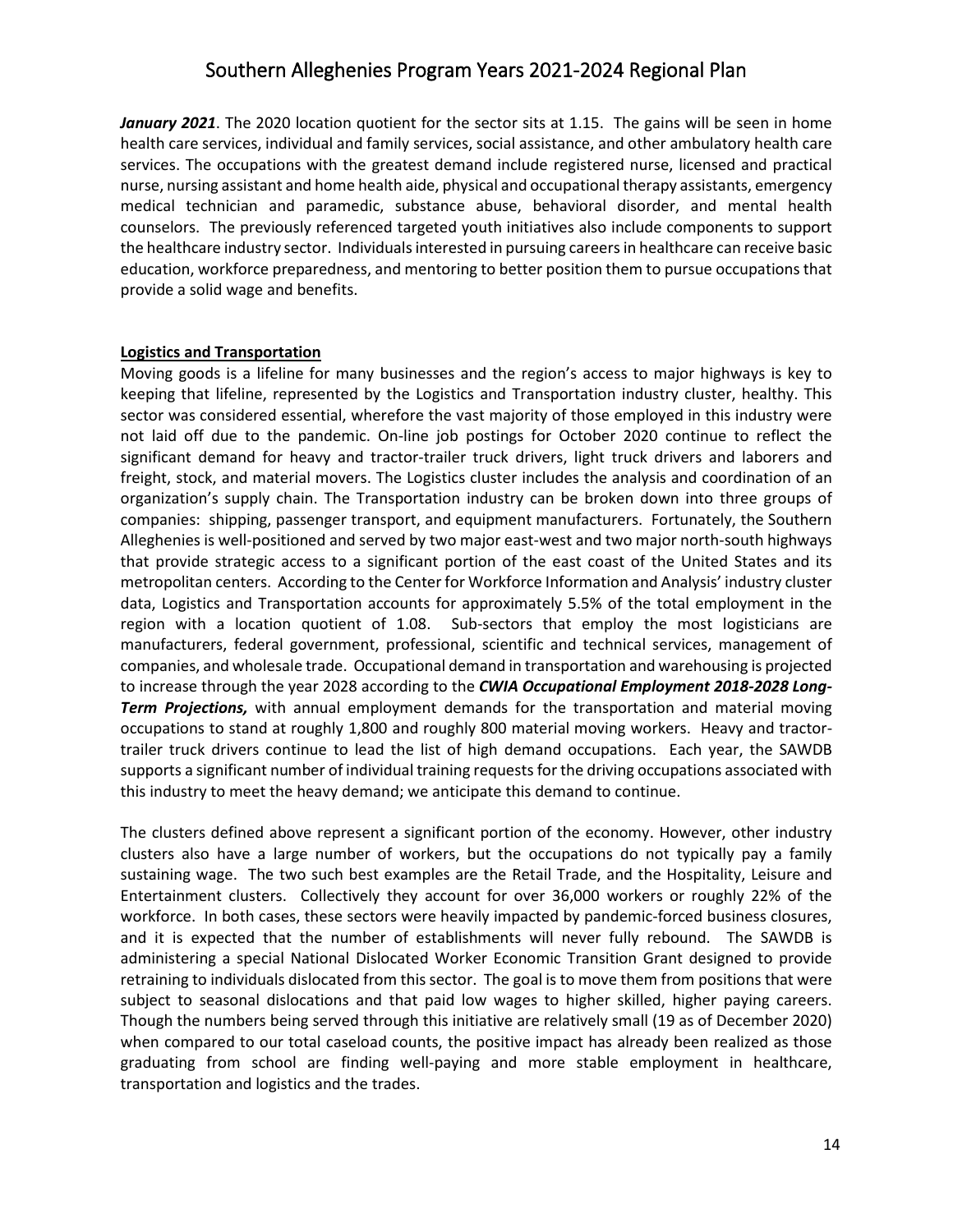## 1.6 Describe how the region will connect employer labor force requirements and occupational demands with the region's labor force, including individuals with barriers to employment.

Labor force connections will occur at multiple levels throughout the entire workforce system and include a wide variety of system partners and stakeholders. As referenced above, the SAWDB supports numerous programs and special initiatives designed to first identify employer labor force requirements and then communicate those needs to the region's labor force, especially those who are targeted for special assistance and have multiple barriers to employment.

While vehicles like the next generation sector partnerships will help to further identify industry needs, the SAWDB recognizes that the workforce system may not be well-positioned to help those with barriers to employment prepare to compete for those job openings. The SAWDB has reinforced its commitment to providing meaningful services to target populations and has set the direction and tone for service delivery through the efforts of its Special Populations Committee. This committee includes representatives from the private sector, Office of Vocational Rehabilitation, Department of Corrections, Health and Human Services, Adult Education providers, and others with a commitment to assist those who face some of the most significant barriers to employment. This committee is tasked with identifying service gaps and recommending enhancements to the public workforce system that will increase the marketability of those with barriers to employment and better connect these individuals with demand occupations. With significant input from this committee, the public workforce system will continue to develop and deploy unique strategies designed to address employer hiring demands and provide employment opportunities to those with barriers. These will include but are not limited to:

- Promotion of Apprenticeship Fairs these events have fostered closer working relationships with companies that support apprenticeships and improved partnerships with those labor councils that provide apprenticeships. The fairs will continue to be aggressively marketed to dislocated workers, especially the long-term unemployed and those with readily transferable skills, individuals on public assistance including EARN program participants, and young adults in hopes of addressing pipeline issues.
- Career Fairs for Target Populations building on a successful recruitment tool, the SAWDB and its PA CareerLink® sites will support events designed to enhance employment opportunities for special, target populations including individuals with disabilities, senior workers, low-income residents, and young adults.
- Enhanced Business Service Team Membership membership has expanded to include representatives from the EARN program, the Office of Vocational Rehabilitation, the Senior Employment Service, and Corrections. Coordination between partner staff engaged in employer outreach has been enhanced and with it, increased collaboration and greater market penetration has been realized. The state-wide business services staff can also serve as a resource to help the Committee identify strategies to promote workforce diversification and inclusion.
- YouthBuild and reSTARt initiatives designed to transform the lives of young adults through education and employment. These programstarget young people who have made poor choices in their past and who now face serious barriers to employment. Those targeted for assistance include high school dropouts, the homeless and/or transitioning out of foster care, and those with criminal records. Participants will earn their GED and industry-recognized credentials in healthcare and manufacturing occupations, participate in paid work experience and receive adult mentoring.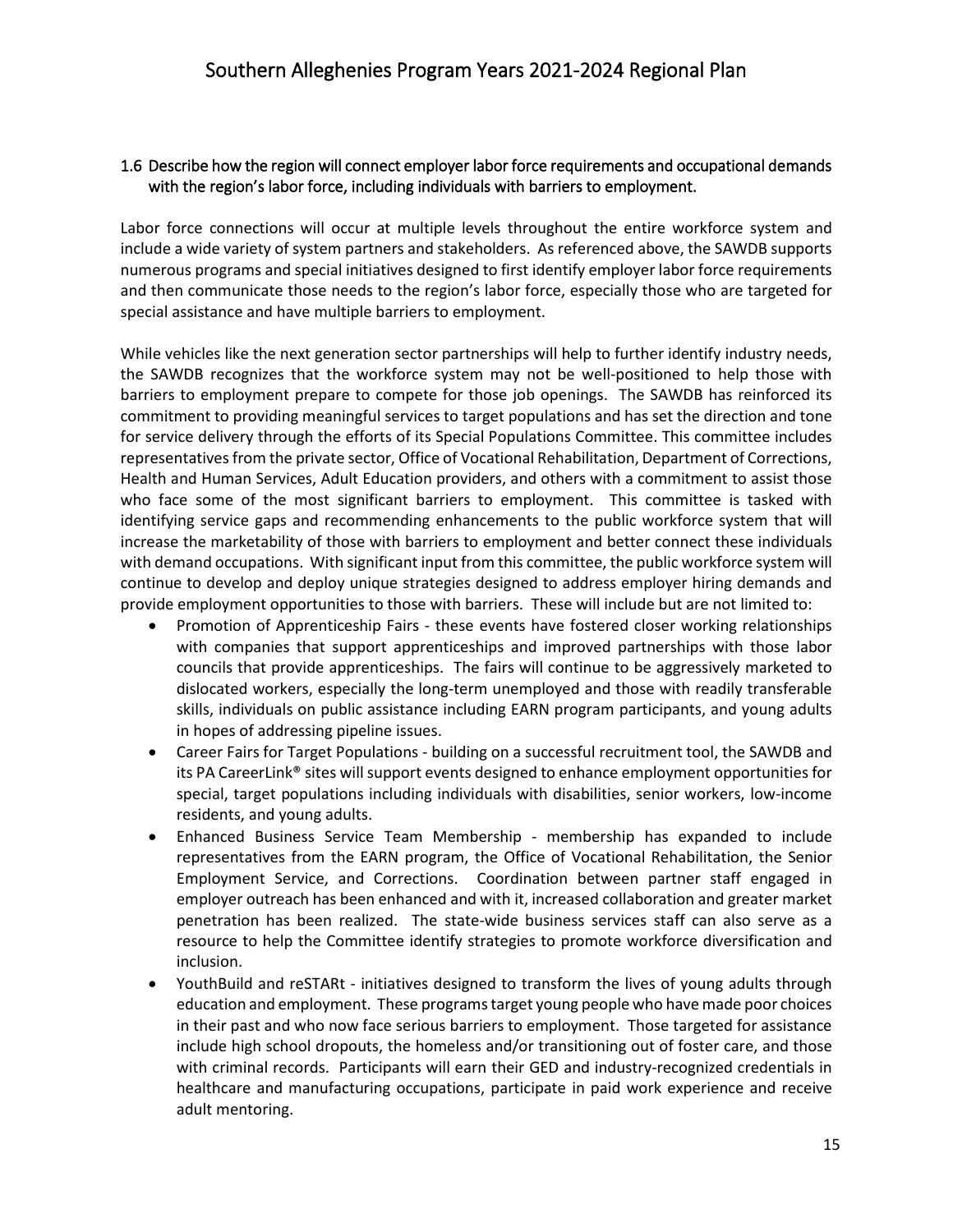- STEPS (Steps Toward Employment-Progress-Success) this innovative program developed by the Community Action Partnership for Somerset County, the WIOA Title I provider in Somerset County, helps participants address three specific barriers to employment - criminal backgrounds, mental health issues and substance abuse. During weekly sessions, participants tackle the issues, receive support and additional referrals to relevant agencies, and ultimately graduate to a Job Club and mainstream job search services.
- Support for expungement of court records workforce partners in Cambria County continue to support a pilot program that brings together the county court system and individuals with criminal records but without convictions. For those determined eligible, their criminal, nonconviction court records are expunged at no cost. This has significantly increased their marketability.
- Further implantation of the PA CareerLink® Stabilization Phase-A growing number of customers are entering the one-stop with significant barriers to employment, issues that must be first addressed before an effective job search can be initiated. These individuals are immediately connected, through a face-to face referral or using technology i.e., Zoom or Skype, with the local community action agency. Inherent in the mission of these partner agencies, these staff are best positioned to assist with barrier remediation. Once the barrier/s has been effectively addressed, the individual will be referred back to the one-stop and the job search work can begin.
- Increased/Enhanced Re-integration Efforts- While many employers are desperate for workers, annually some 4,900 individuals are released from the region's county and state correctional institutions. Ongoing efforts will continue to be made to provide intensive case management and workforce development services to ex-offenders and provide each with a plan that supports the highest level of success. Supportive services and transitional paid work experience opportunities will be available as will close coordination with partners in the justice system, and outreach to employers willing to provide a 'second chance' to these individuals.

As a core partner, OVR provides multiple services to the business community designed to assist businesses with onboarding pre-screen qualified employees with disabilities. OVR on-boarding supports for a qualified new hire can include reasonable accommodation consultation, initial probationary period wage reimbursement (On-the-Job Training - OJT), referral on tax credits or deductions. OVR also offers no-cost consultation on the Americans with Disability Act (ADA), accessibility standards and helping a business to retain current employees following an accident, injury or disability.

Special assistance will also be provided to those unemployed from targeted industry sectors. The SAWDB is administering, in partnership with the PA Department of Labor and Industry, a federal Economic Transition National Dislocated Worker Grant. Special assistance is being provided to dislocated workers, with priority given to those from the retail and service sectors. Resources include 100% tuition coverage and supportive service provision to help eliminate barriers to successful training completion. The overarching goal is to move these individuals into more stable employment that pays self-sustaining wages.

Through this multi-pronged approach, the public workforce system will be well-positioned to assist jobseekers, especially those with barriers to employment, gain the necessary soft skills and occupational credentials necessary to meet employer-identified workforce needs.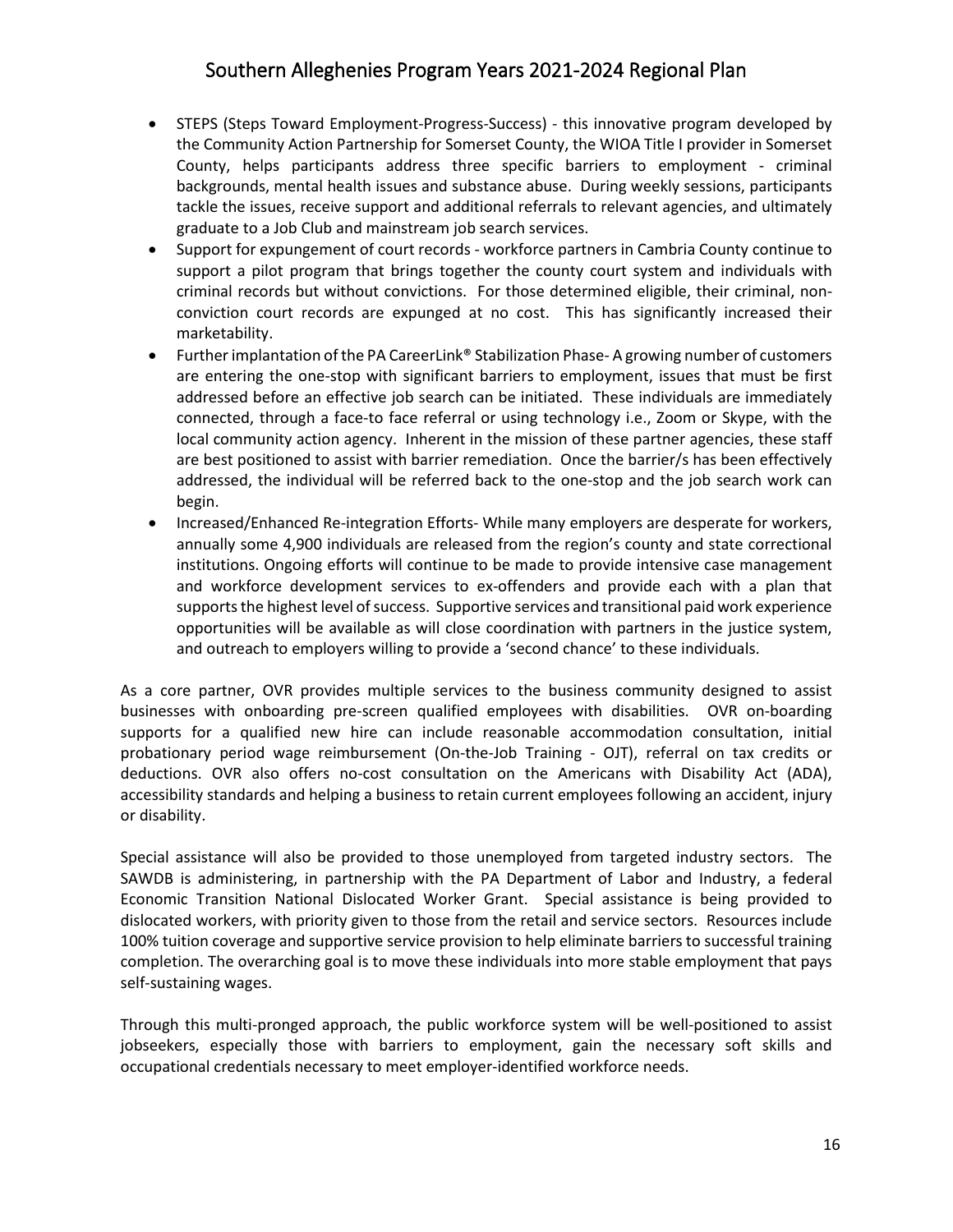#### *1.7 Describe the coordination of transportation and other supportive services for the region.*

The Southern Alleghenies region encompasses more than 4,600 square miles, 60% of which is still forested. Consequently, much of the region is rural and public transportation is limited. Fixed route public transportation is only available in Cambria and Blair Counties, with the cities of Johnstown and Altoona as the respective hubs; 89% of the region's jobs are also found in these two counties. Van service is available on a limited basis in the four rural counties; this system is primarily utilized by senior citizens to access healthcare. This lack of public transportation, especially in the region's more rural areas, can create significant challenges for those seeking employment but without access to an automobile.

Despite the limited access to transportation resources, there are coordinated efforts underway to identify and address transportation issues. With guidance from the Southern Alleghenies Planning and Development Commission (SAP&DC) and leadership from local elected officials, multiple partners have come together to address the challenges created from this lack of public transit. The Southern Alleghenies Rural Planning Organization (RPO) has developed its 2018-2042 Long-Range Transportation Plan (LRTP) that outlines a vision for the region's transportation system over a minimum 25-year horizon. The plan identifies the region's transportation assets, highlights current and future transportation needs, and outlines a series of goals and objectives designed to address these needs. The plan was developed in coordination with PennDOT and with significantinput from key stakeholders, including representatives from the public workforce system.

The Alleghenies RPO has adopted its Coordinated Transit-Human Service Plan (CTP). This document provides direction for the region to improve public transportation options and promote the mobility of those who are dependent on transit. Furthermore, this plan seeks to close transportation gaps in service availability, quality, and communication. The CTP has been developed with considerable input from a variety of community stakeholders including the SAWDB and PA CareerLink® sites.

Both plans are required to secure public funding, most notably support available through the Fixing America's Surface Transportation (FAST) Act. This act includes provisions to increase transportation options, assist in redeveloping communities, and expand employment opportunities especially for lowincome residents, minorities and individuals with disabilities. The Southern Alleghenies Planning and Development Commission (SAP&DC), the PA Department of Transportation designee to provide rural transportation planning for the region, will work to secure funding to address the issues identified within the transportation plans. As an arm of the SAP&DC and active participant in both planning initiatives, the SAWDB, and with it the public workforce system, will have input on projects that serve to connect jobseekers with employment opportunities.

To facilitate access to workforce services, the SAWDB and its workforce partners have supported the establishment of multiple PA CareerLink® affiliate sites across the region. Public libraries and community centers serve as remote locations where workforce and volunteer facility staff can provide basic services to customers who do not have personal access to the internet or in some cases, the resources to travel to one of the region's five comprehensive PA CareerLink® sites. In 2018 and 2019, the region's two largest comprehensive one-stops (Blair and Cambria counties) relocated their operations into the Cambria County and Altoona Area Public Libraries. These locations, situated downtown in Johnstown and Altoona, were selected after developing a 'heat map', a resource that geographically illustrated our customers' residences. It became quickly evident that our two largest sites were not conveniently located and not readily accessible by public transportation. The move to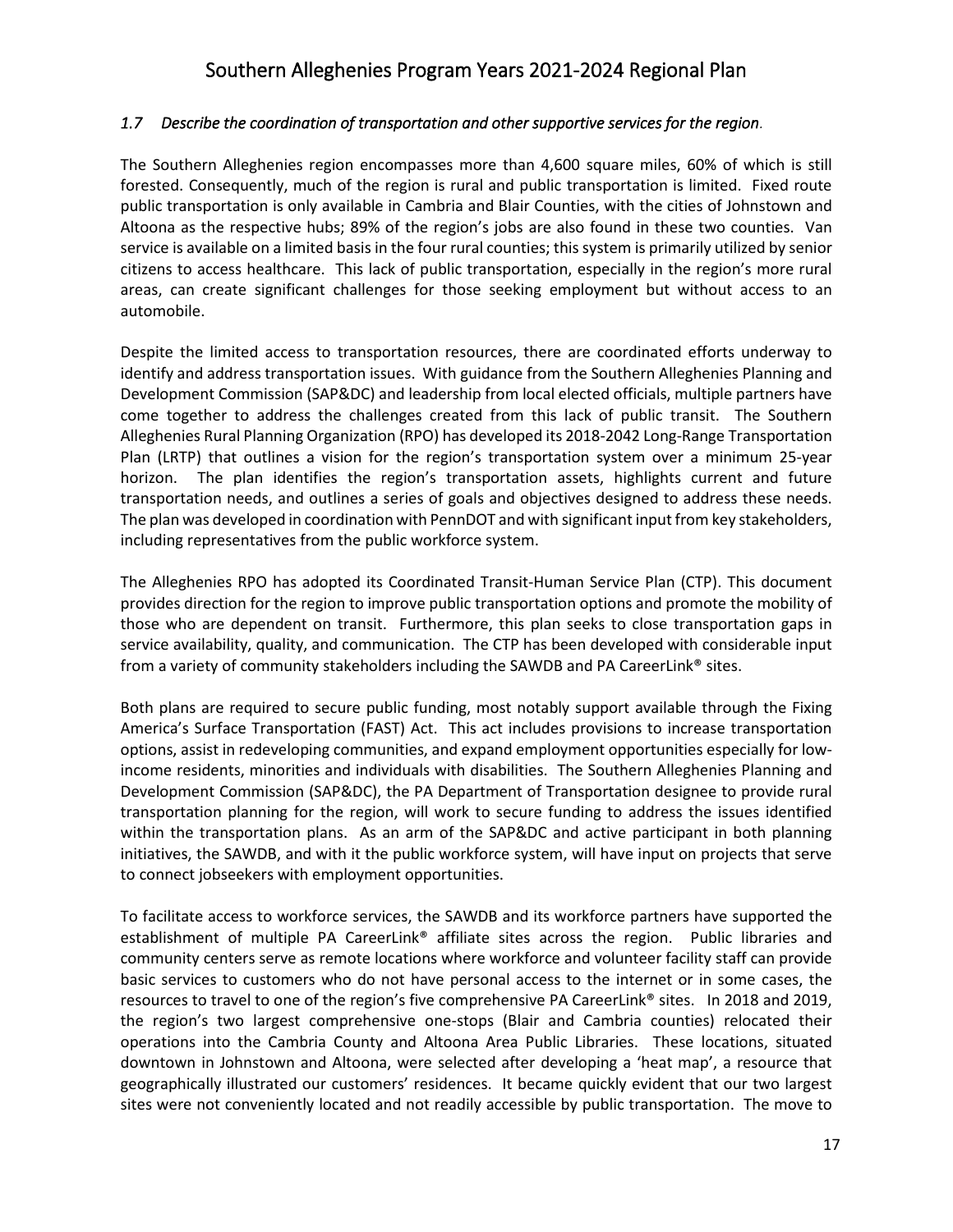the libraries has resulted in increased accessibility, and with it, customer foot-traffic, innovative programming, accomplished in partnership with the libraries, and a cost savings that has allowed for the development of additional affiliate sites in Blair and Cambria counties. Under OSO guidance, the one-stops have expanded the use of technology to help serve those who reside some distance from the nearest PA CareerLink®. As a result of this forward thinking, the Southern Alleghenies one-stops were able to transition to virtual service provision when the COVID-19 pandemic forced the closure of the 'bricks and mortar' facilities. Though the facilities have reopened, virtual service delivery will continue and expand, using technology like Zoom, Skype, SignNow, and other platforms.

The SAWDB has a long history of providing financial support for a variety of supportive services. These include transportation assistance, childcare, and support for work-related clothing, tools, and other essentials to increase an individual's marketability or their participation in a work-based training opportunity. Transportation assistance is by far the most sought-after service, not surprisingly given the region's geography and general lack of public transportation. Financial assistance is provided to adults, dislocated workers, and youth, to offset commuting costs while an individual is pursuing postsecondary education, engaged in On-the-Job Training (OJT), or in a paid work experience opportunity. As is the case with OJT, this financial support is provided until the individual receives their first paycheck.

#### Commuting Patterns:

Of the 153,900 jobs in the region, more than 75% are held by residents of the six counties. The other 25% are filled by individuals who commute into the Southern Alleghenies region for employment. Conversely, roughly 56,500 residents leave the region for employment. Only in Blair County do the 'incommuters' outnumber the 'out-commuters'; roughly 44% of those coming into the county for employment reside elsewhere in the Southern Alleghenies region. Blair is also the only county where the number of jobs exceeds the available labor force. This is no doubt a direct reflection of Blair County's strong local economy, with 35% of all jobs in the region, a pre-pandemic unemployment rate of 4.8% and the region's lowest unemployment rate for October 2020 of 7.3%. By comparison, 56% of the resident labor force in Somerset leave the county for employment; there are roughly 8,100 more workers than jobs. In the case of Huntingdon, where there are 4,100 more workers than jobs, 61% of the resident labor force leave the county for employment. The SAWDB and its workforce partners, will be watching these numbers closely as new business development increases, especially in rural Huntingdon and Somerset counties. An examination of commuting patterns may help to identify geographic areas and industries where skill gaps exist and therefore require more 'in-commuters' to meet industry workforce needs. Using *U.S. Census Bureau. 2020. OnTheMap Application. Longitudinal-Employer Household Dynamics Program. http://onthemap.ces.census.gov/ based on the average number of primary jobs between 2016-2018*; the maps below illustrate the region's commuting patterns.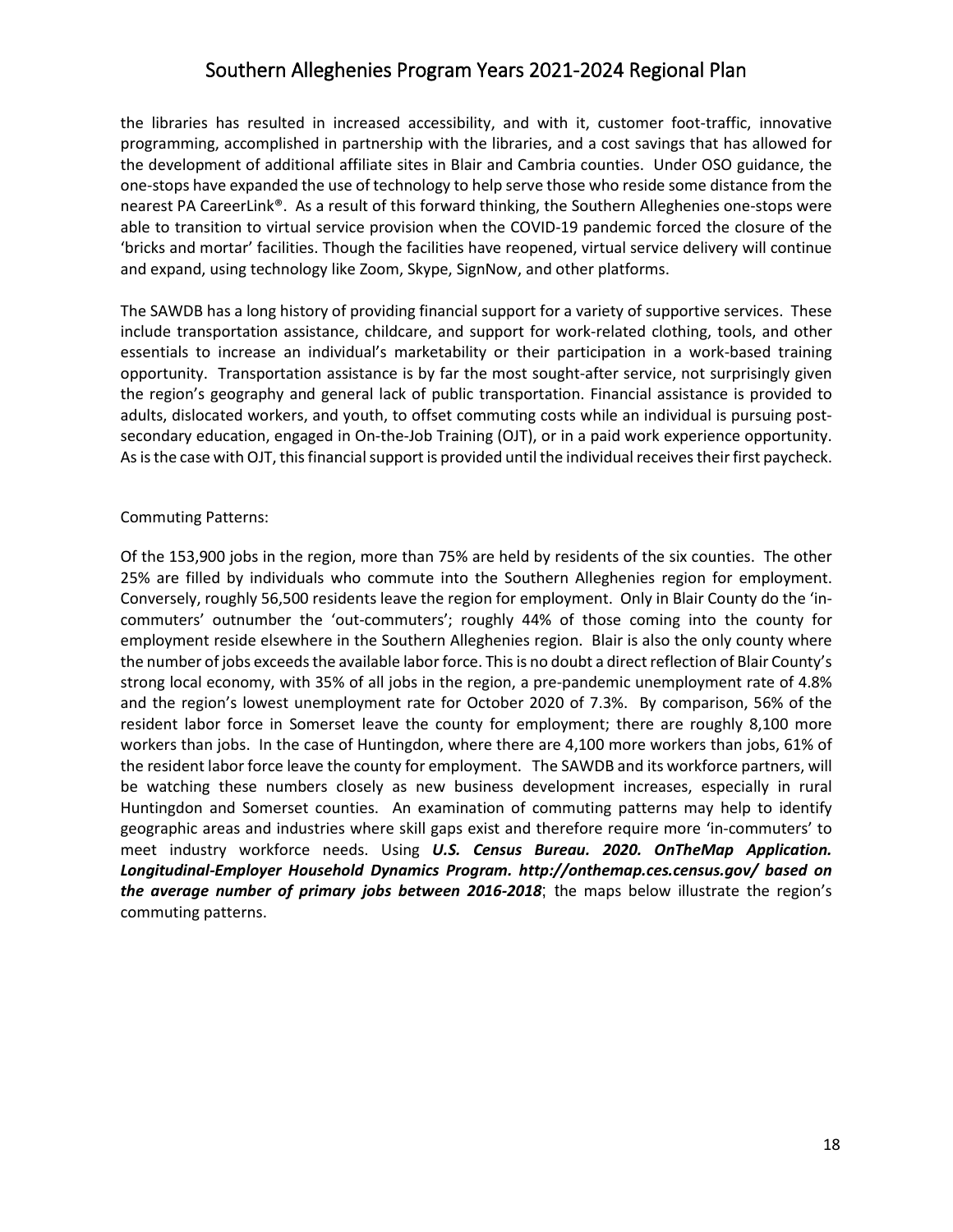

# **Southern Alleghenies In-Commuting Patterns**

# **Southern Alleghenies Out-Commuting Patterns**



## *1.8 Describe the region's strategy to increase participation on the statewide eligible training provider list.*

The SAWDB continues to place great importance on raising the educational attainment level of its